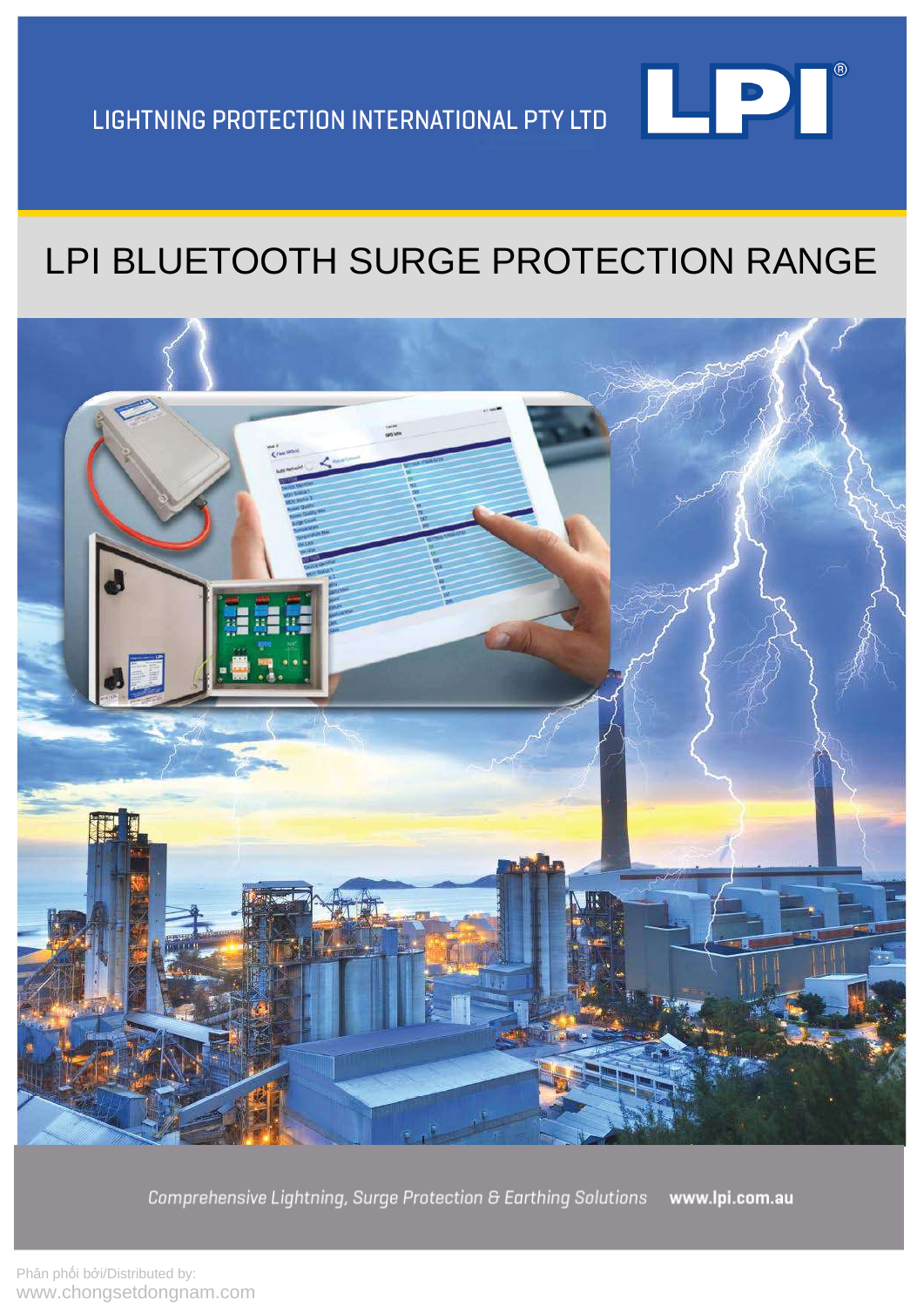### **LPI® Bluetooth Surge Protection Range**

<span id="page-1-0"></span>Introducing LPI's patented Bluetooth surge protection range of products. A state-of-the-art circuit designed to meet the latest IEC requirements combined with Bluetooth 4.1 low-power communication for cost-effective remote monitoring.

### **Key Benefits**

- App-based operation removes the need for switchboards to be opened manually when undertaking maintenance checks for surge protection purposes
- The App-based operation allows for maintenance checks to be undertaken remotely by non-technical personnel
- Plug and base assembly for easy installation and maintenance
- Alarm Interface Modules (AIM) allow for standalone or integrated communication
- High performance surge protector for Class II applications
- Thermal and short-circuit disconnect
- 50 kA surge rating capacity

### **Key Features**

- Bluetooth 4.1 communication provides feedback on critical operating elements
- Memory retention of the latest values stored in the SPD module
- Easy pairing and interrogation of SPD for quick and simple diagnostics
- Integrated surge counter in each module
- Individual device identifier tag
- Instant status indication for each module



Available for the following operating platforms:

Comprehensive Lightning, Surge Protection & Earthing Solutions www.lpi.com.au

Commercial in Confidence Document ID: LPIDOC-26-2500 Version: 11.0 05/09/2018 Page 2 Copyright © 2018 LPI

| et Telstra 4G<br>Choose SPD devices | 11:31 am<br>F \$ 89%                    |  |
|-------------------------------------|-----------------------------------------|--|
| Auto Refresh?                       | <b>Manual Refresh</b>                   |  |
|                                     | All SPD devices connected successfully! |  |
| <b>Device Name</b>                  | SST150B--                               |  |
| Surge Count                         | R                                       |  |
| Vin Max                             | 191                                     |  |
| Vin Last                            | 80                                      |  |
| Temperature                         | 33                                      |  |
| <b>Temperature Max</b>              | 34                                      |  |
| Power Quality                       | 34                                      |  |
| Power Quality Max                   | 83                                      |  |
| Protection                          |                                         |  |
| Firmware                            | 1.0                                     |  |
| University                          | 1/17                                    |  |

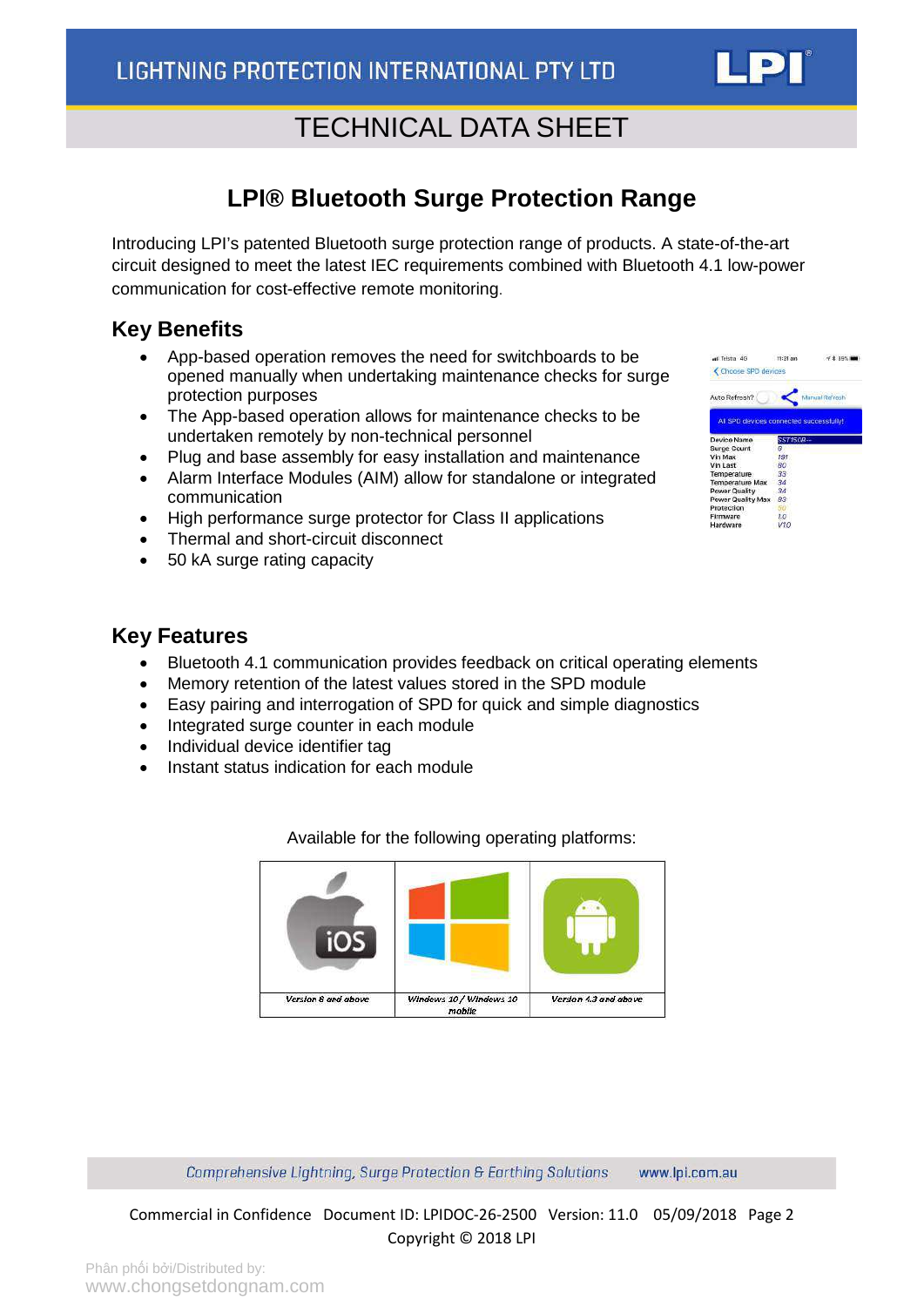

With the aid of the optional Alarm Interface Module (AIM), we can now provide unprecedented connectivity between LPI SPDs. AIM can auto-detect up to 19 x SST150B modules within its range and provide individual data upon request.

#### **Table 1**.

Alarm Interface Module output options

| <b>AIMCB</b> | AIME                        | AIMW                        |
|--------------|-----------------------------|-----------------------------|
| 1st Release  | <b>Future Release phase</b> | <b>Future Release Phase</b> |

Figure 1. Auto connectivity via free LPI SPD APP and your preferred Bluetooth enabled device allows communication with SST150B inside enclosure to read back critical information.



Figure 2. If local alarm indication is required, the AIMCB will auto pair to the SST150B and allow volt-free contacts to be initiated, with future releases allowing for simultaneous Bluetooth communication.



Note: LPI does not supply external warning lights or other associated accessories

Comprehensive Lightning, Surge Protection & Earthing Solutions www.lpi.com.au

Commercial in Confidence Document ID: LPIDOC-26-2500 Version: 11.0 05/09/2018 Page 3 Copyright © 2018 LPI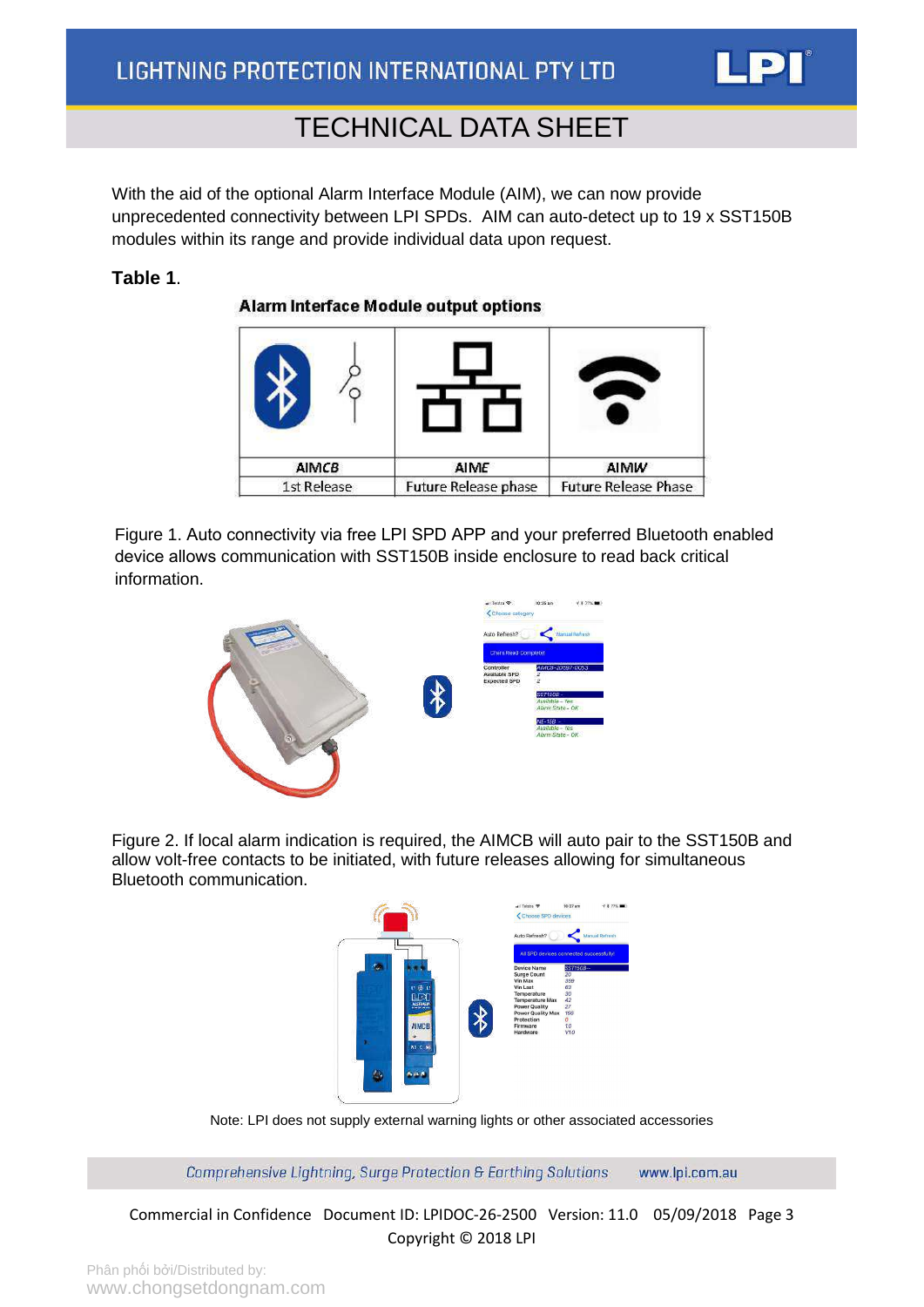

The following images provide a snap shot of the information provided to the user via LPI's range of Bluetooth surge protection products.



Comprehensive Lightning, Surge Protection & Earthing Solutions www.lpi.com.au

Commercial in Confidence Document ID: LPIDOC-26-2500 Version: 11.0 05/09/2018 Page 4 Copyright © 2018 LPI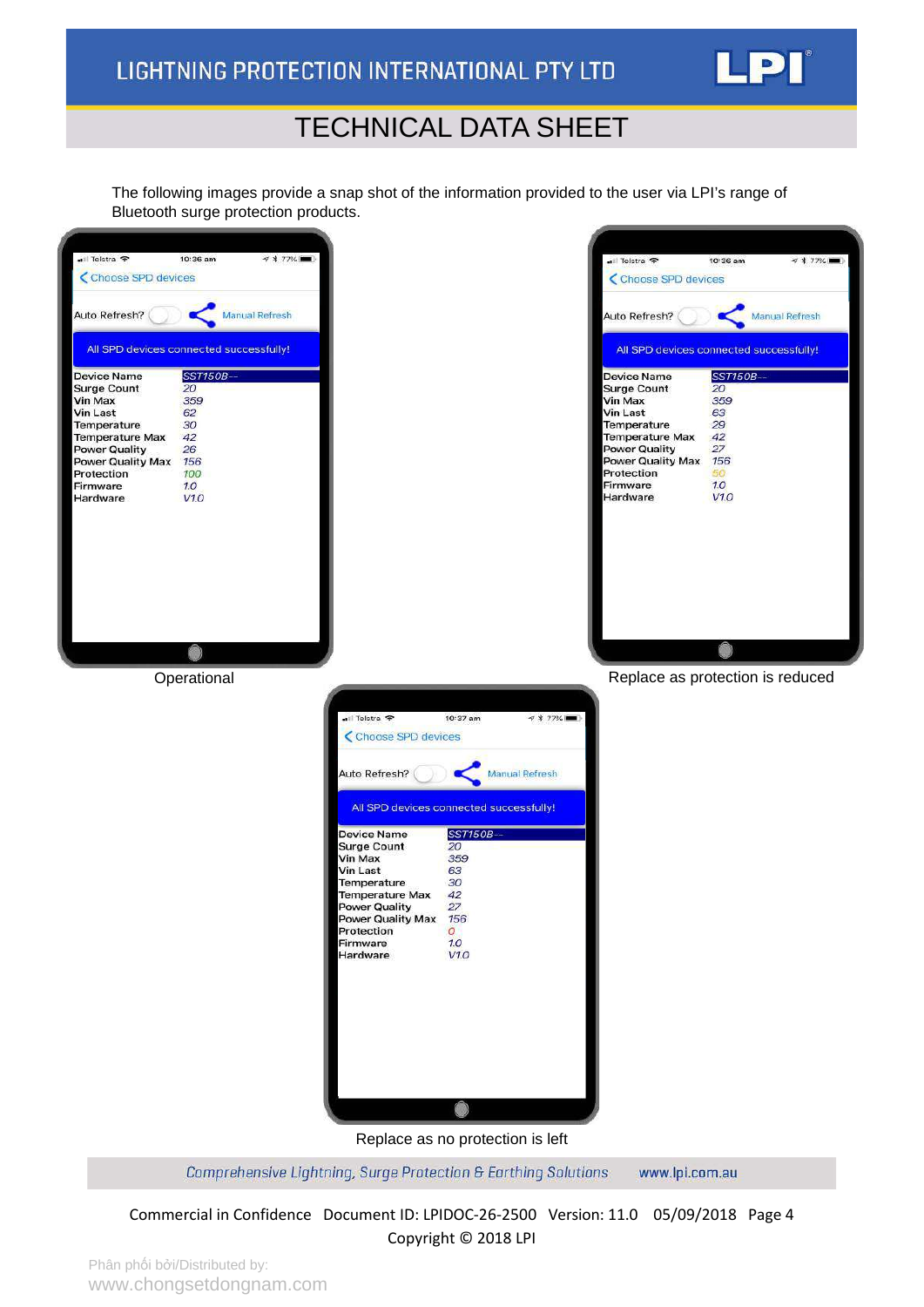

### Index

Comprehensive Lightning, Surge Protection & Earthing Solutions www.lpi.com.au

Commercial in Confidence Document ID: LPIDOC-26-2500 Version: 11.0 05/09/2018 Page 5 Copyright © 2018 LPI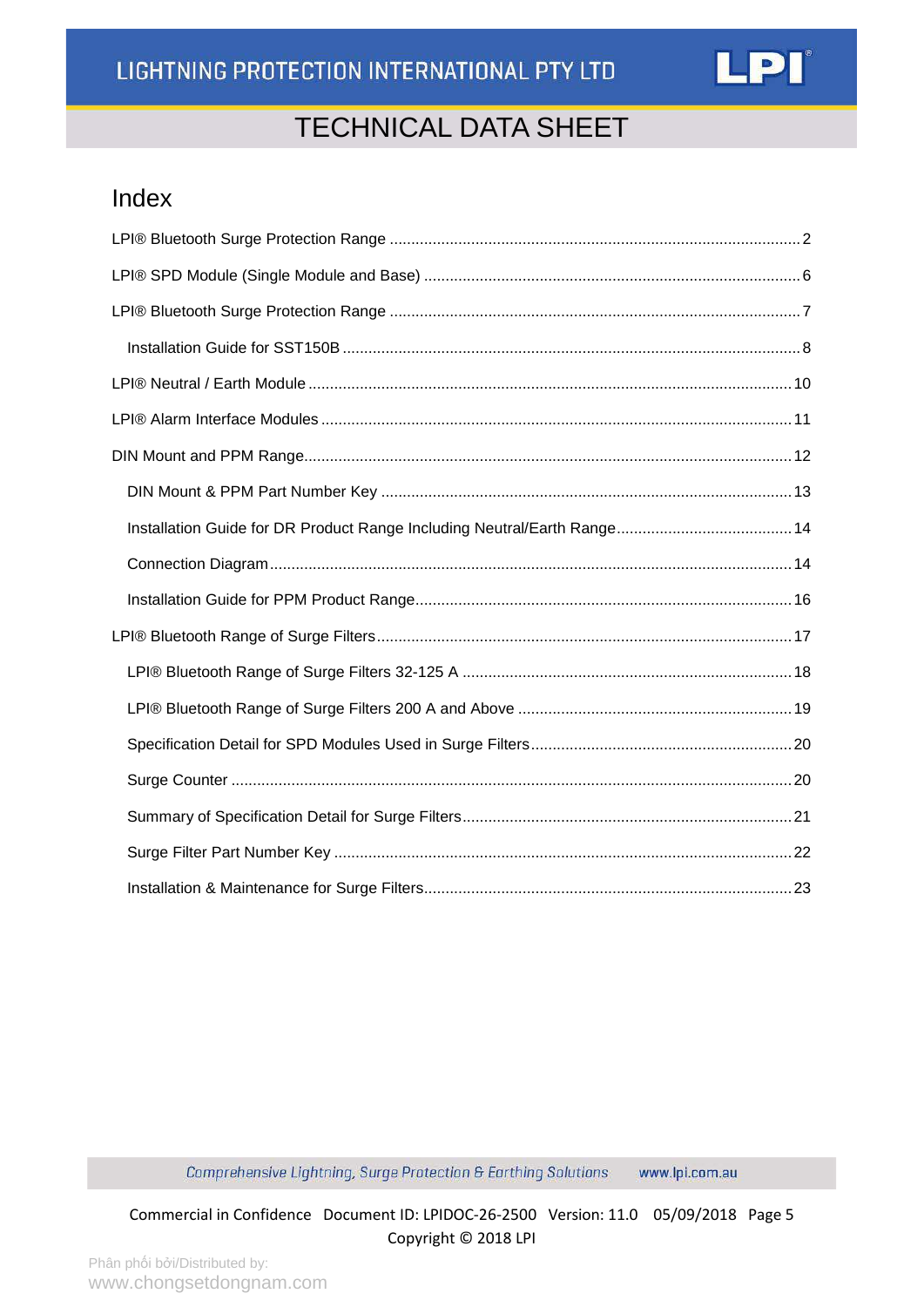

### **LPI® SPD Module (Single Module and Base)**

<span id="page-5-0"></span>The LPI SSTB150 is a single mode power line shunt surge protection device rated for 50 kA  $8/20$  µs single shot surge capacity ( $I_{\text{max}}$ ). The unit is designed for mounting at main power switchboards and distribution boards in category C locations as per the IEC and other international standards.

The LPI SSTB150 is designed to provide surge and transient protection in compliance with IEC 61643 international standards. The design allows it to be configured for Ph-N protection applications for single or multiple phases as required. It is also designed for easy mounting on standard 35 mm DIN rail.

The unit comes with fast, responsive Metal Oxide Varistors (MOV) to provide effective surge protection with low let-through voltage to protect sensitive electronics and electrical circuits.

The unit comes as a two-part item. The base is hardwired into the circuit to be protected, and the protection module is plugged into this base. This enables easy replacement of protection modules should they be degraded or damaged by excessive transient activity. The SSTB150 is supplied with Bluetooth connectivity as detailed in previous pages (refer to page 3).

#### **Technical Specifications**





Comprehensive Lightning, Surge Protection & Earthing Solutions www.lpi.com.au

Commercial in Confidence Document ID: LPIDOC-26-2500 Version: 11.0 05/09/2018 Page 6 Copyright © 2018 LPI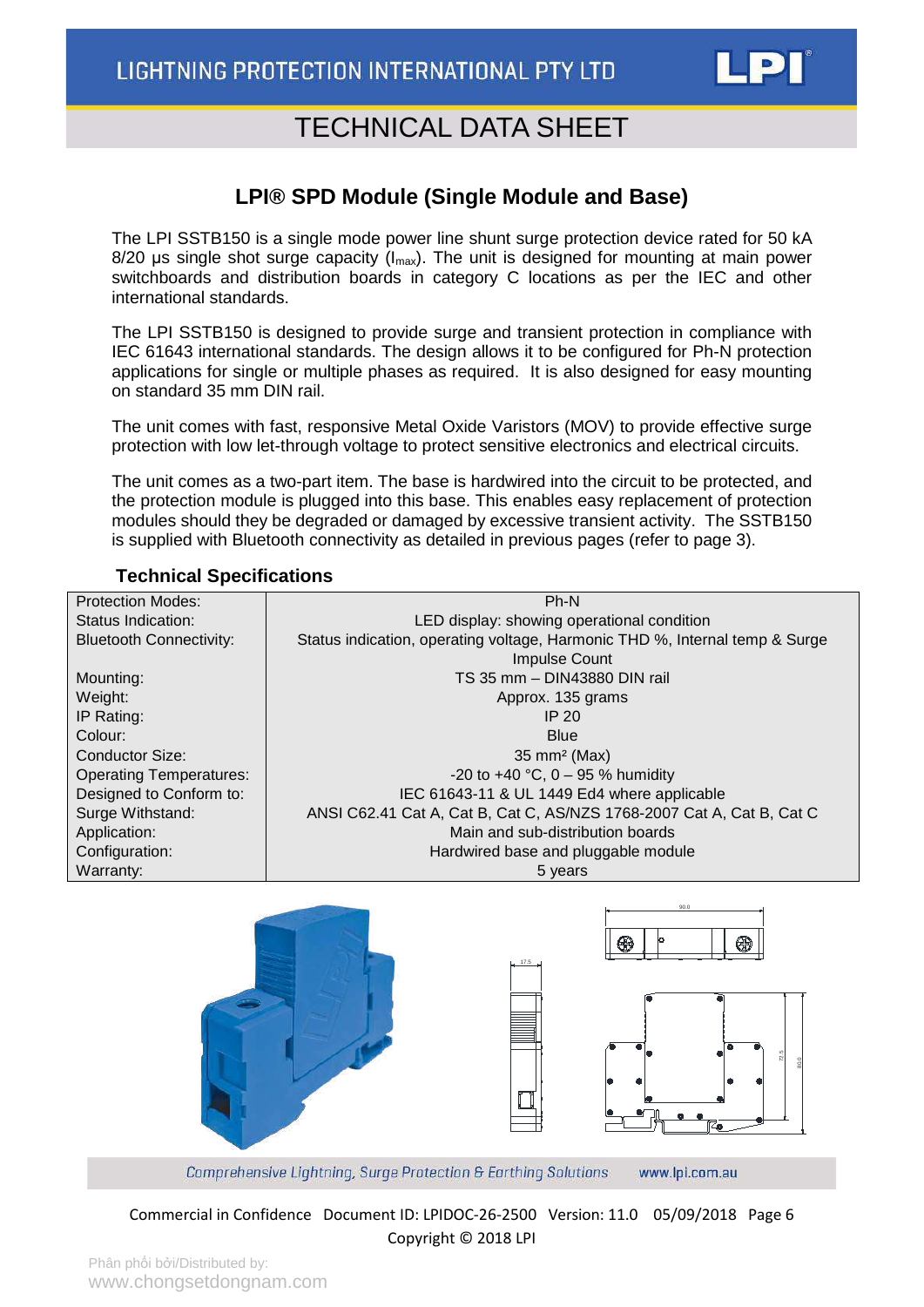### **LPI® Bluetooth Surge Protection Range**

#### **Single Module and Base**

<span id="page-6-0"></span>

| Product Code:      | Nominal<br>Operating<br>Voltage U <sub>n</sub> :<br>@ 50/60<br>Hz | Surge<br>Rating<br>$(I_{\sf max})$ :<br>@ 8/20 µs | Nominal<br>Discharge<br>Current<br>$(I_n)$ : @ 8/20<br>μs | Max.<br>Continuous<br>Operating<br>Voltage $(U_c)$ : | Voltage<br>Level at<br>20 kA<br>$8/20$ µs: | Response<br>Time: | Power<br><b>Distribution</b><br>Systems: |
|--------------------|-------------------------------------------------------------------|---------------------------------------------------|-----------------------------------------------------------|------------------------------------------------------|--------------------------------------------|-------------------|------------------------------------------|
| <b>SST150B-385</b> | 220-240<br>Vac                                                    | 50 kA                                             | 20 kA                                                     | 385 Vrms                                             | $<$ 1.3 kV                                 | $< 5$ ns          | TN, TT & for L-<br>N mode                |
| <b>SST150B-480</b> | 220-277<br>Vac                                                    | 50 kA                                             | 20 kA                                                     | 480 Vrms                                             | $<$ 1.7 kV                                 | $< 5$ ns          | TT & TN                                  |

#### **Replaceable Surge Module**

| Product Code:      | Nominal<br>Surge Rating<br>Operating<br>$(l_{max})$ : @ 8/20 µs<br>Voltage U <sub>n</sub> : @<br>50/60 Hz |       | Nominal<br><b>Discharge Current</b><br>$(I_n)$ : @8/20 µs | Max. Continuous<br><b>Operating Voltage</b><br>$(U_c)$ : |
|--------------------|-----------------------------------------------------------------------------------------------------------|-------|-----------------------------------------------------------|----------------------------------------------------------|
| SST150B-385-Module | 220-240 Vac                                                                                               | 50 kA | 20 kA                                                     | 385 Vrms                                                 |
| SST150B-480-Module | 220-277 Vac                                                                                               | 50 kA | 20 kA                                                     | 480 Vrms                                                 |

Comprehensive Lightning, Surge Protection & Earthing Solutions www.lpi.com.au

Commercial in Confidence Document ID: LPIDOC-26-2500 Version: 11.0 05/09/2018 Page 7 Copyright © 2018 LPI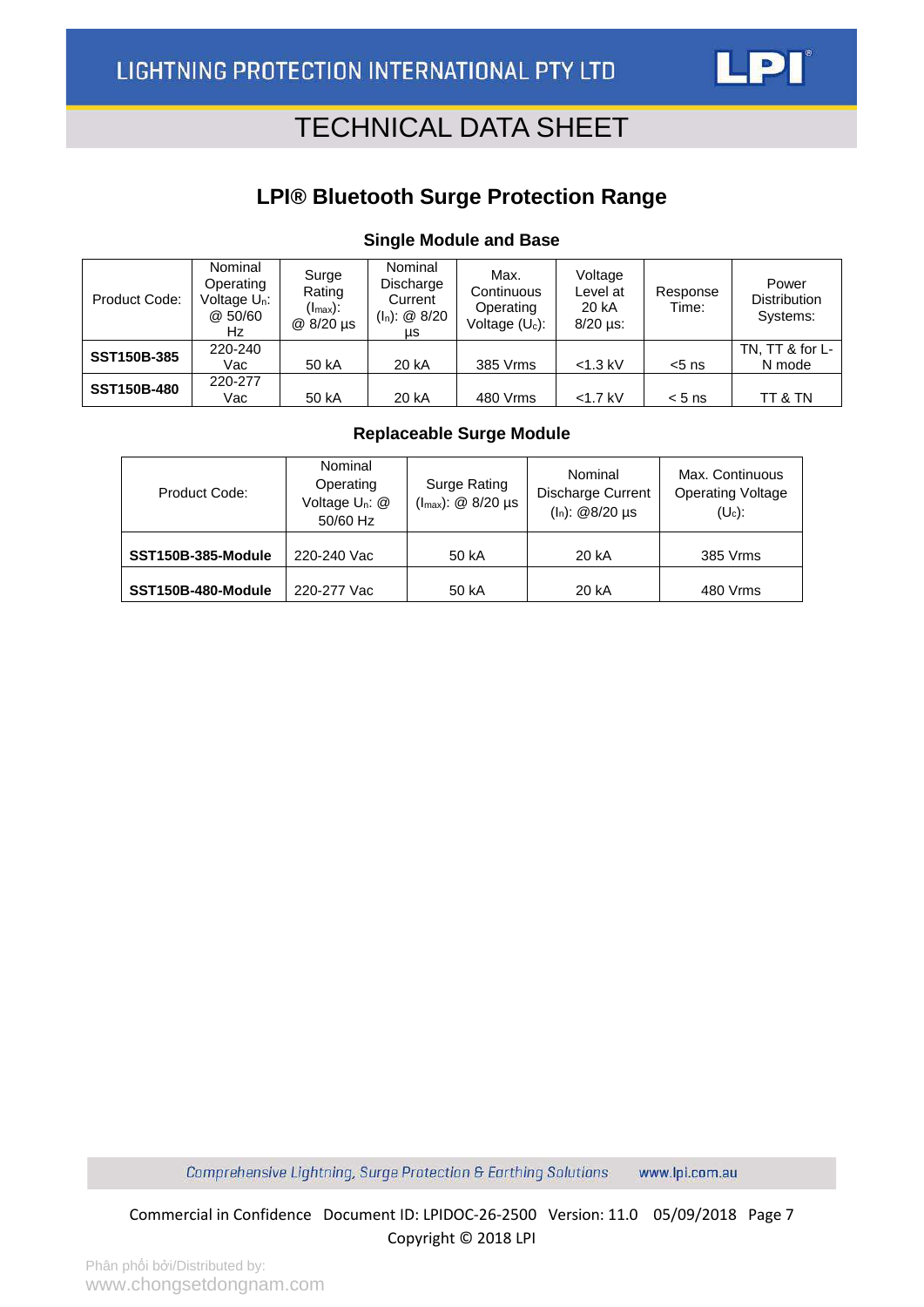

#### <span id="page-7-0"></span>**Installation Guide for SST150B**

**All installation work must be carried out by licensed electrical personnel.**

#### **Location:**

The shunt protection device should be installed at the "point of entry" of the power mains, but after the power meter and main breaker in order to protect downstream power connected equipment.

#### **Installation:**

Refer to table for recommended fuse and cable sizes.

1. Ensure power is disconnected prior to commencing installation.

2. The unit is labelled showing the incoming (point of entry) and outgoing (load) terminals to be used for enclosure and backplane units only.

PHASE IN and PHASE OUT are at the top of the unit whilst the EARTH and NEUTRAL are at the bottom.

3. Ensure that the "V" or Kelvin connections as per figure 3a. are observed.

4. Incoming cabling should enter the enclosure or backplane from the bottom.

5. The earth terminal must be connected to a low impedance earth (<10  $\Omega$ ) deploying a single point earthing system, which should be connected to an equipotential earth plane. Integral to this is the elimination of earth loops. It is common, but incorrect from the point of lightning protection to have separate earths for various services. The use of single or multi core copper earth cable of not less than 25 mm<sup>2</sup> (max. 35 mm<sup>2</sup>) is recommended.

6. Once connections are completed apply power and observe correct operation, place the provided LPI APP sticker to the outside of the enclosure or cabinet as to indicate Bluetooth connection is available to the surge diverter.



**LPI App Sticker**

Comprehensive Lightning, Surge Protection & Earthing Solutions www.lpi.com.au

Commercial in Confidence Document ID: LPIDOC-26-2500 Version: 10.0 05/09/2018 Page 8 Copyright © 2018 LPI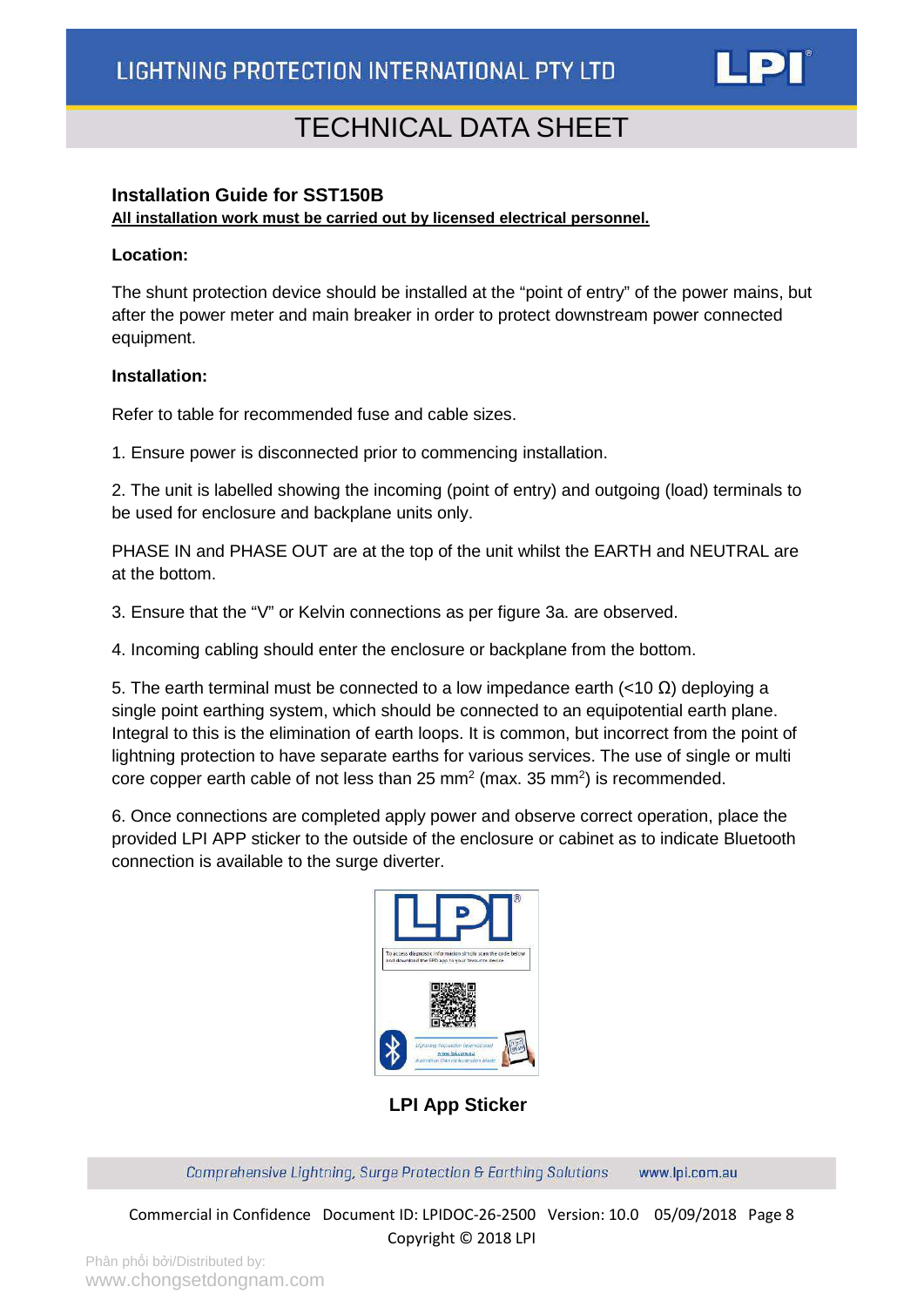#### **Connection options:**

1. It is recommended that the "V" or Kelvin connection be employed as shown at Figure 3a to minimise the over voltage applied on the protected equipment. Be sure not to run input and output wiring parallel.

2. If "V" connection is not possible, "T" connection is preferred as shown at Figure 3b. With this connection method, the input lead length should be kept as short and thick as possible and the wires should be bundled together.



Figure 3a. Connection to Modules Figure 3b. Alternative Connection



Comprehensive Lightning, Surge Protection & Earthing Solutions www.lpi.com.au

Commercial in Confidence Document ID: LPIDOC-26-2500 Version: 11.0 05/09/2018 Page 9 Copyright © 2018 LPI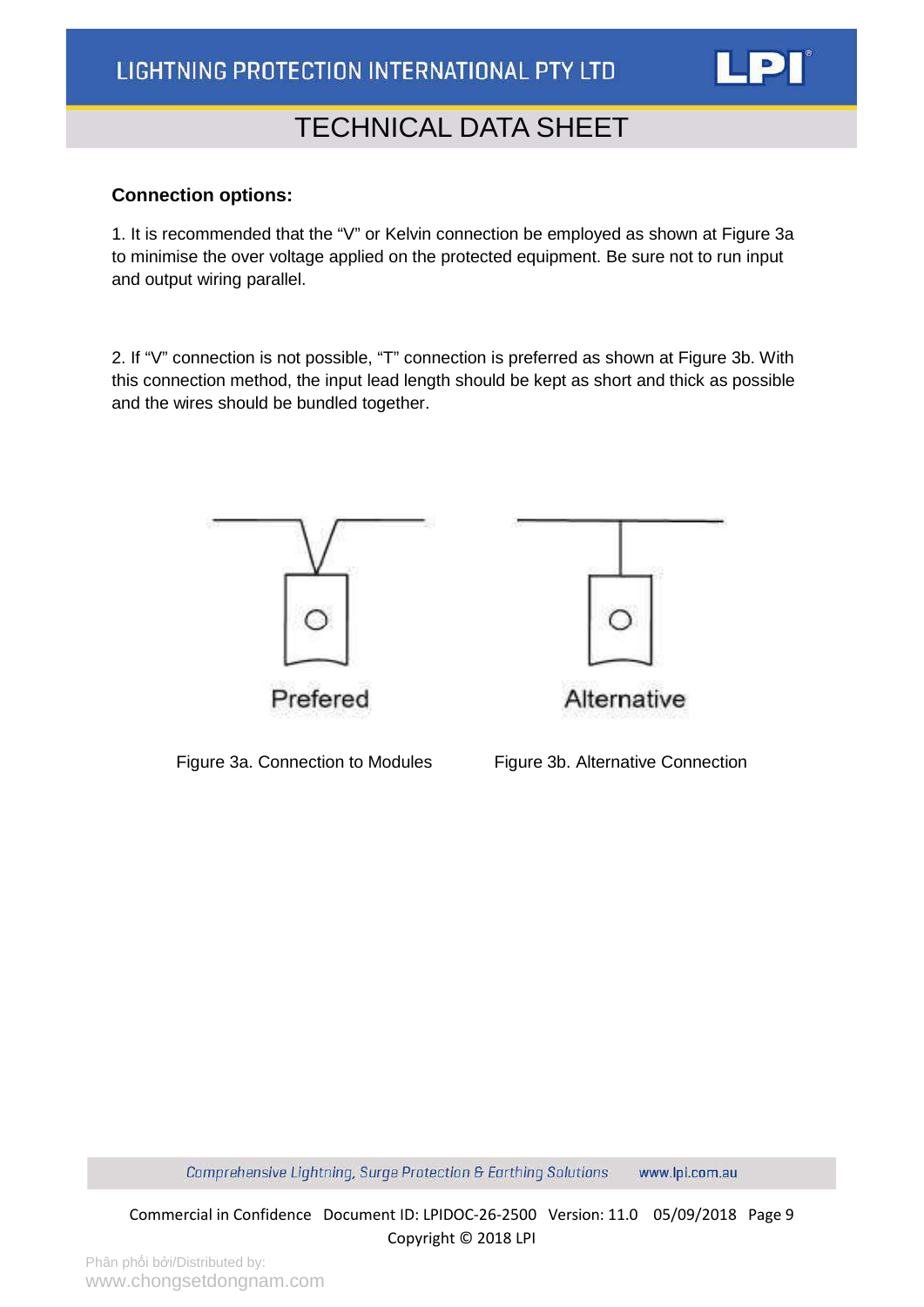

<span id="page-9-0"></span>

### **LPI® Neutral / Earth Module**

#### **Features**

- Encapsulated spark gap technology
- Low follow on current
- 35 mm DIN rail mount
- NE-15B Bluetooth Connectivity

The LPI NE range lightning arrester is intended for applications in unmeasured parts of electrical installations within the lightning protection zones concept at the

boundaries LPZ 0 A(B) -1 (according to IEC 62305-4).

The LPI NE range of lightning arresters are constructed as encapsulated (non-venting) chamber carbon spark gaps.

The LPI NE range is a single pole neutral–earth high energy protection device to protect electronic equipment from lightning current surges.

#### **Technical Specifications**

| <b>Product Code:</b>                                         | <b>NE-15B</b>                                                                                   | <b>NE-100</b>                                                                           |  |  |  |
|--------------------------------------------------------------|-------------------------------------------------------------------------------------------------|-----------------------------------------------------------------------------------------|--|--|--|
| Nominal Operating Voltage: Un                                | 230 V/50 Hz                                                                                     |                                                                                         |  |  |  |
| Max. Continuous Operating Voltage: U <sub>c</sub>            | 255 V/50 Hz                                                                                     |                                                                                         |  |  |  |
| Voltage Protection Level at Limp: U <sub>p</sub>             | $<$ 1.5 kV                                                                                      | $<$ 1.5 kV                                                                              |  |  |  |
| Max. Lightning Impulse Current: Iimp                         | 15 kA (10/350 µs)                                                                               | 100 kA (10/350 µs)                                                                      |  |  |  |
| Max. Lightning Impulse Current: I <sub>max</sub>             | 80 kA (8/20 µs)                                                                                 | 150 kA (8/20 µs)                                                                        |  |  |  |
| Specific Energy: W/R                                         | 50 kJ/ $\Omega$                                                                                 | $2500$ kJ/ $\Omega$                                                                     |  |  |  |
| Insulation Resistance: Ri                                    | $>1000$ M $\Omega$                                                                              |                                                                                         |  |  |  |
| Response Time: tA                                            | $<$ 100 ns                                                                                      |                                                                                         |  |  |  |
| Standard:                                                    | IEC 61643 and EN 61643                                                                          |                                                                                         |  |  |  |
| <b>Operating Temperature Range:</b>                          | $-40$ to $+80$ °C                                                                               |                                                                                         |  |  |  |
| Recommended Cross-Section of<br><b>Connected Conductors:</b> | 10 mm <sup>2</sup> (at 3 Nm clamping force)                                                     | 50 mm <sup>2</sup> (solid) or 35 mm <sup>2</sup> (flexible)<br>(at 4 Nm clamping force) |  |  |  |
| Status Indication:                                           | LED display: showing operational<br>condition                                                   |                                                                                         |  |  |  |
| <b>Bluetooth Connectivity:</b>                               | Status indication, operating voltage,<br>Harmonic THD %, Internal temp &<br>Surge Impulse Count |                                                                                         |  |  |  |
| Protection Type:                                             | <b>IP 20</b>                                                                                    |                                                                                         |  |  |  |
| Mounting:                                                    | DIN rail 35 mm                                                                                  |                                                                                         |  |  |  |
| Housing Material:                                            | <b>SLOVAMID 6FRC2</b>                                                                           |                                                                                         |  |  |  |
| Colour:                                                      | <b>Blue</b>                                                                                     |                                                                                         |  |  |  |
| Weight:                                                      | 135 <sub>g</sub>                                                                                | 231 <sub>g</sub>                                                                        |  |  |  |
| Application:                                                 | Main and sub-distribution boards                                                                | Main and sub-distribution boards                                                        |  |  |  |
|                                                              | (between N&E conductors only)                                                                   | (between N&E conductors only)                                                           |  |  |  |
| Dimensions:                                                  | 80 (H) x 17.5 (W) x 90 mm (L)                                                                   | 65 (H) x 35 (W) x 90 mm (L)                                                             |  |  |  |
| Warranty:                                                    | 5 Years                                                                                         |                                                                                         |  |  |  |

#### **IMPORTANT INFORMATION:**

NE-15B: The Neutral and phase terminals are polarity sensitive, installation to be completed as per illustrations instructions.

NE-100: This unit is not Bluetooth enabled.

Comprehensive Lightning, Surge Protection & Earthing Solutions www.lpi.com.au

Commercial in Confidence Document ID: LPIDOC-26-2500 Version: 11.0 05/09/2018 Page 10 Copyright © 2018 LPI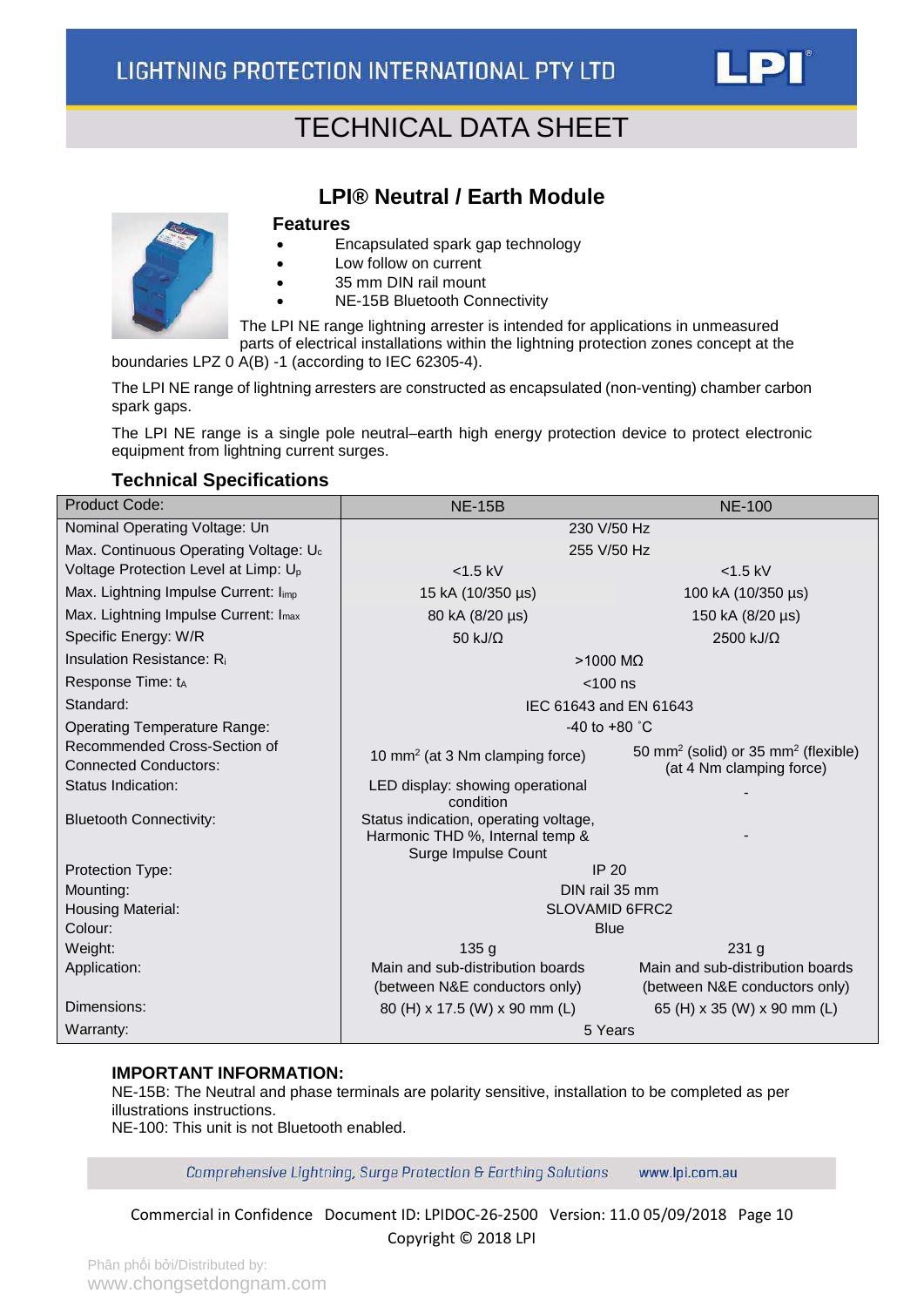

### <span id="page-10-0"></span>**LPI® Alarm Interface Modules**

- Instant connection to surge units, no interaction required
- Ability to connect to 19 x SST150B units
- Combination of Bluetooth communication and volt free contact output



AIMCB AIMCB **AIMCB AIMCB** for DIN mount use

#### **Technical Specification**

| Product Code:                  | <b>AIMCB</b>                             |
|--------------------------------|------------------------------------------|
| Status Indication:             | LED showing operational condition        |
| <b>Bluetooth Connectivity:</b> | Status indication                        |
| Mounting:                      | TS 35 mm - DIN43880 DIN rail             |
| Weight:                        | Approx. 135 grams                        |
| IP Rating:                     | IP20                                     |
| Colour:                        | <b>Blue</b>                              |
| <b>Conductor Size:</b>         | $2.5$ mm <sup>2</sup>                    |
| <b>Operating Temperatures:</b> | -20 to +60 °C, $0 - 95$ % humidity.      |
| <b>Contact Rating:</b>         | Max switching voltage: 250 Vac / 220 Vdc |
|                                | Max switching current: 2 A               |
|                                | Max carrying current: 2 A                |
|                                | Max switching power: 60 W / 125 VA       |

#### **Accessibility**

The alarm and surge modules are accessible through the LPI SPD App. Simply scan the QR code below or from the LPI sticker located on applicable enclosures to be taken to the LPI website and choose from iOS, Android or Windows applications.





 **Sample sticker LPI SPD APP QR code**

Comprehensive Lightning, Surge Protection & Earthing Solutions www.lpi.com.au

Commercial in Confidence Document ID: LPIDOC-26-2500 Version: 11.0 05/09/2018 Page 11 Copyright © 2018 LPI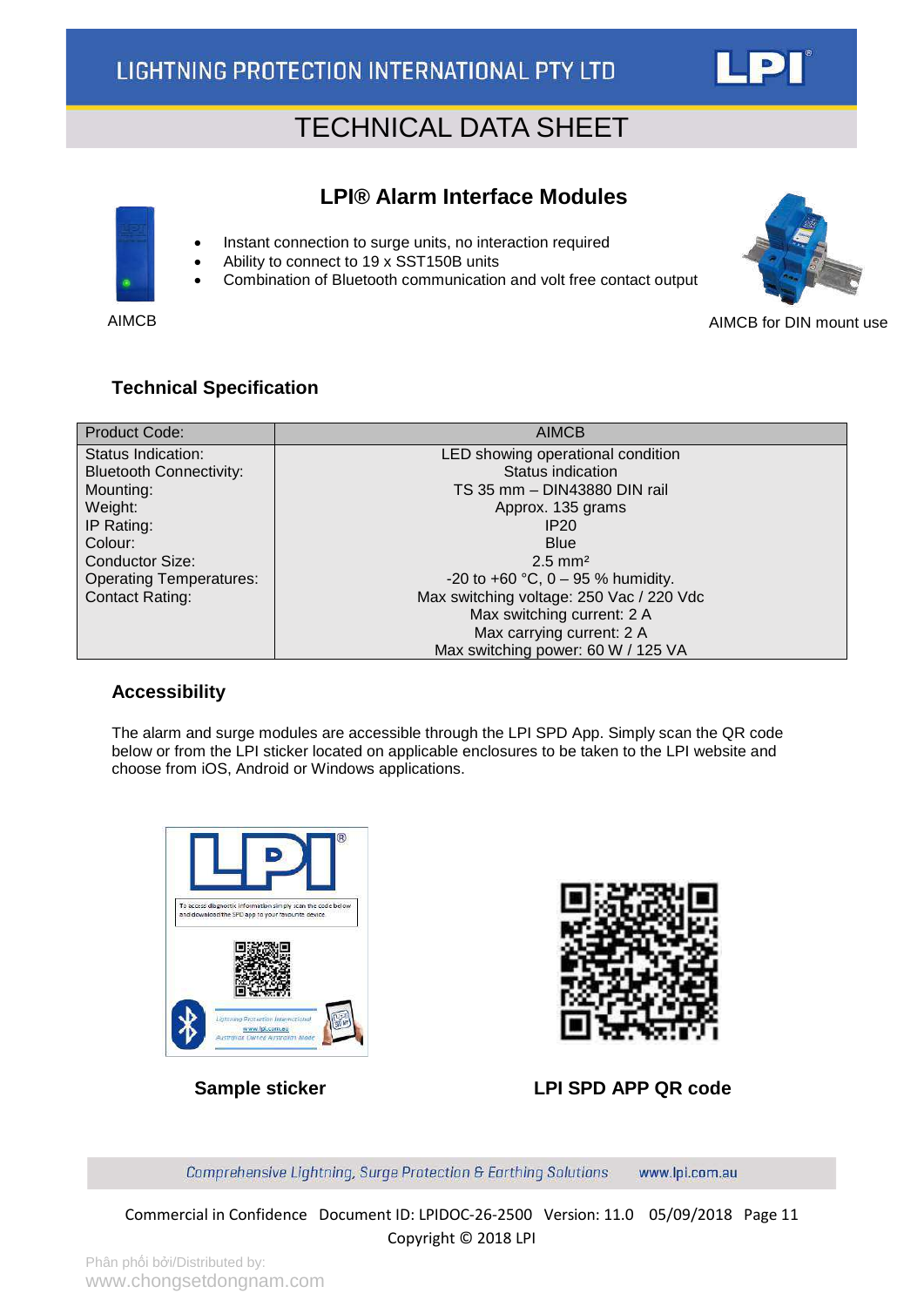### <span id="page-11-0"></span>**DIN Mount and PPM Range**

#### **Module Combination DIN Mount (DR)**

Single or 3 phase combinations

- Pre-wired, DIN-Rail mounted, ready for quick install
- Customisable to kA rating capacity
- Dedicated neutral-earth protector



- IP67
- Surface mount
- Aluminium enclosure
- Single or 3 phase applications
- With or without integrated connection leads
- Small compact installation
- Connection leads Flexible multi-core  $(4 \text{ core} + \text{earth})$ , 16 mm<sup>2</sup>, Earth 4 mm<sup>2</sup>, XHF-110 supplied as 1.5 m length. Installer should cut to length to suit installation
- Screw down lid

Notes:

- 1. Refer to Page 5 for SST150B specification detail.
- 2. Refer to Page 11 for neutral to earth protector specification detail.
- 3. Refer to page 12 for alarm module specification detail.

#### **Enclosure**











IP67 base complete with gasket, aluminium light grey painted, surface mount via external feet

Comprehensive Lightning, Surge Protection & Earthing Solutions www.lpi.com.au

Commercial in Confidence Document ID: LPIDOC-26-2500 Version: 11.0 05/09/2018 Page 12 Copyright © 2018 LPI





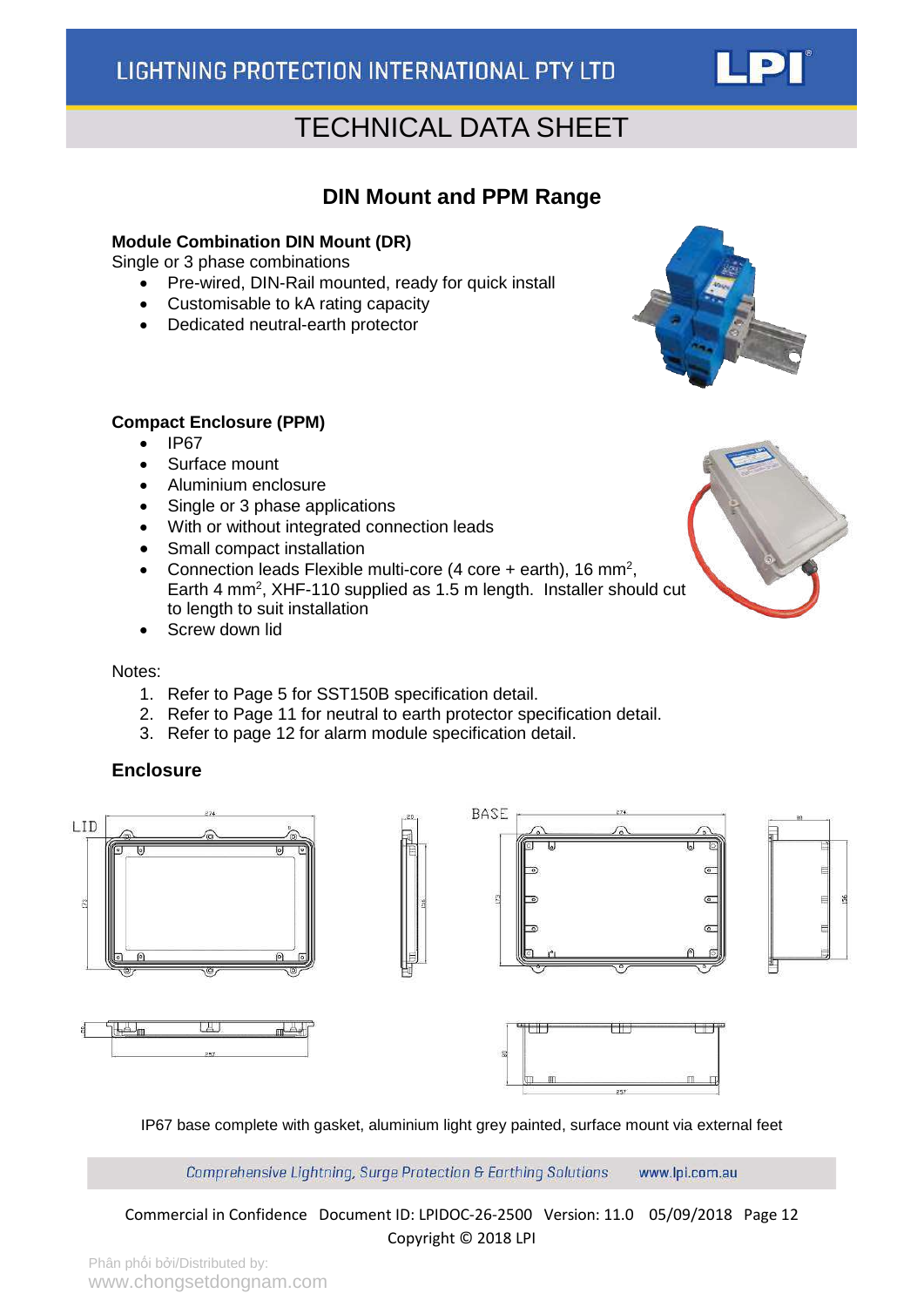

### <span id="page-12-0"></span>**DIN Mount & PPM Part Number Key**

| Key | <b>Connection Type</b> | Code | Key | <b>Mounting</b>               | Code       | Key | <b>Surge Rating</b> | Code         |
|-----|------------------------|------|-----|-------------------------------|------------|-----|---------------------|--------------|
| Α   | Single Phase           |      | A   | <b>Metal Enclosure</b>        | <b>PPM</b> | A   | 50 kA               | <b>50KA</b>  |
| B   | 3 Phase                | 3    | B   | Din Mounted (No<br>Enclosure) | DR         | B   | 100 kA              | <b>100KA</b> |
| C   | <b>Split Phase</b>     | 2    | C   | Backplane                     | <b>BP</b>  | С   | 150 kA              | <b>150KA</b> |
|     |                        |      |     |                               |            | D   | 200 kA              | <b>200KA</b> |

| Key | <b>MCOV</b> | Code | Key | <b>Neutral / Earth</b>          | Code         | Key | <b>Alarm Module</b>          | Code         |
|-----|-------------|------|-----|---------------------------------|--------------|-----|------------------------------|--------------|
| A   | 385 V       | 385V | A   | <b>NE15B</b>                    | <b>NE15B</b> | A   | Contact /<br>Bluetooth       | <b>AIMCB</b> |
| B   | 480 V       | 480V | B   | <b>NE100</b>                    | <b>NE100</b> | B   | Alarm Module Not<br>Required |              |
|     |             |      | C   | Neutral / Earth Not<br>Required |              |     |                              |              |

#### **Sample**

AAB-A-A-A = 1PPM100KA-385V-NE15-AIMCB

#### **Connection Lead for PPM**

- If connection lead is required to be supplied with PPM add "T" to product code following "PPM"
	- Example: 1PPMT100KA-385V-NE15-AIMCB
- Connection lead is supplied as a 1.5 m length
- Installation contractor should cut length of lead to suit installation

Comprehensive Lightning, Surge Protection & Earthing Solutions www.lpi.com.au

Commercial in Confidence Document ID: LPIDOC-26-2500 Version: 11.0 05/09/2018 Page 13 Copyright © 2018 LPI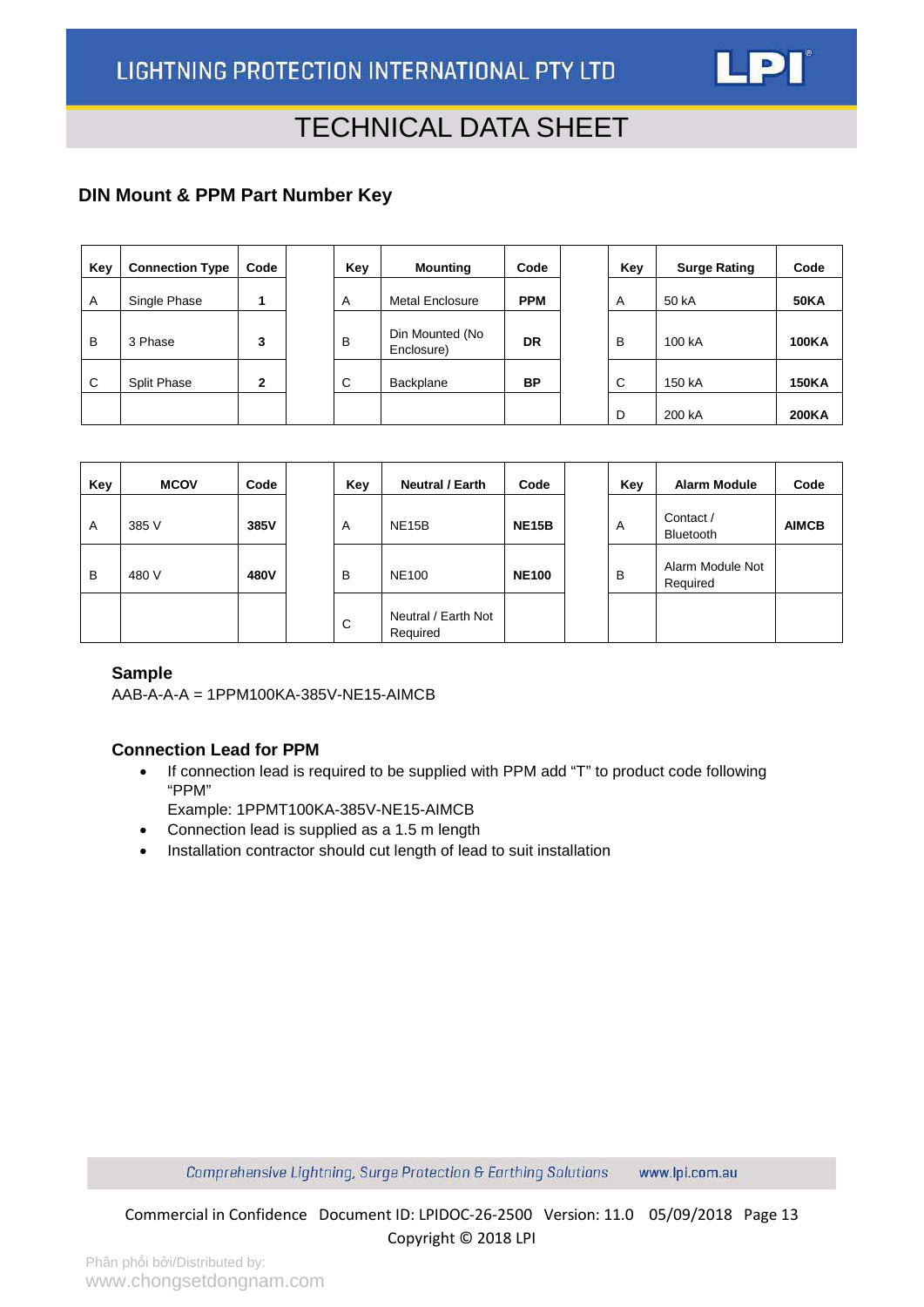

#### <span id="page-13-0"></span>**Installation Guide for DR Product Range Including Neutral/Earth Range IMPORTANT INFORMATION:**

NE-15B: The Neutral and phase terminals are polarity sensitive, installation to be completed as per illustrations below.

#### **Connection Diagram for 1DR50KA-385-NE15B**





TN-S. TN-C-S or TT

**Note: For 100 kA and above, connect the Ph1 to one of the SST150B modules only.**



#### **Connection for 3DR50KA-385-NE15B**

**Note: For 100 kA and above, connect the Ph1, Ph2 and Ph3 to the first, third and fifth SST150B modules only**

#### **Recommended Fuse and Cable Sizes**

| <b>Fuse F1</b> | $C2 \text{ mm}^2$ | $C3$ mm <sup>2</sup> | Fuse F <sub>2</sub> | <b>Fuse F1</b> | $C2 \text{ mm}^2$ | $C3$ mm <sup>2</sup> | Fuse F <sub>2</sub> |
|----------------|-------------------|----------------------|---------------------|----------------|-------------------|----------------------|---------------------|
| gL/gG          | connection at F2  | connection to gnd    | gL/gG               | gL/gG          | connection at F2  | connection to gnd    | gL/gG               |
| 25 A-100A      | 10                | 16                   |                     | 25 A-100A      | 10                | 16                   |                     |
| 100A-125A      | 16                | 16                   |                     | 100 A-160A     | 16                | 16                   |                     |
| 125-160A       | 16                | 16                   |                     | 160A-200A      | 16                | 16                   |                     |
| ≥160 A         | 16                | 16                   | 125A                | 200A-500 A     | 16                | 16                   |                     |
|                |                   |                      |                     | ≥500 A         | 16                | 16                   | 125A                |

Fuse and cable size for NE-15B Fuse and cable size for NE-100

Comprehensive Lightning, Surge Protection & Earthing Solutions www.lpi.com.au

Commercial in Confidence Document ID: LPIDOC-26-2500 Version: 11.0 05/09/2018 Page 14 Copyright © 2018 LPI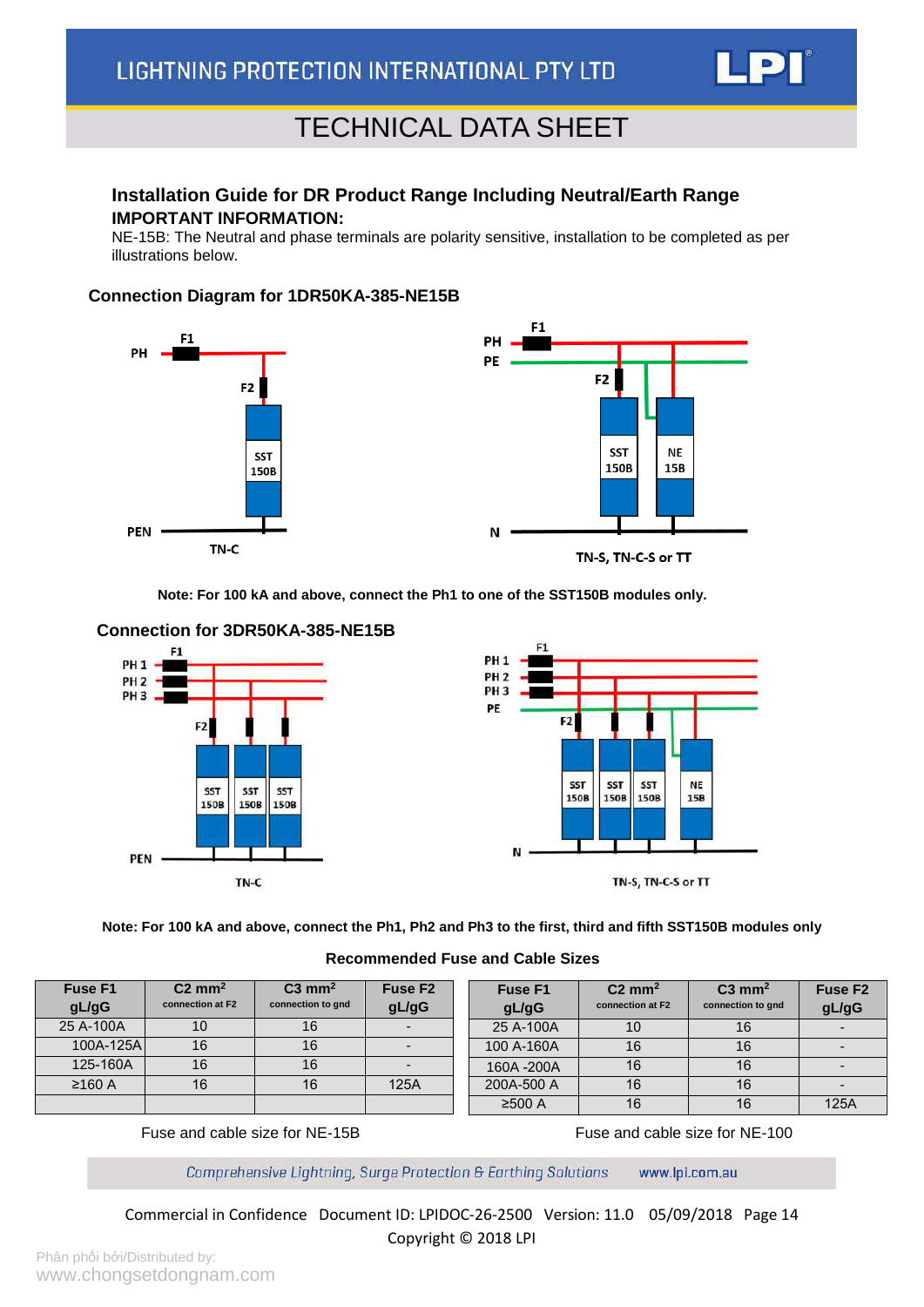

### **Installation Guide for DR Product Range including Neutral/Earth Range**



Comprehensive Lightning, Surge Protection & Earthing Solutions www.lpi.com.au

Commercial in Confidence Document ID: LPIDOC-26-2500 Version: 11.0 05/09/2018 Page 15 Copyright © 2018 LPI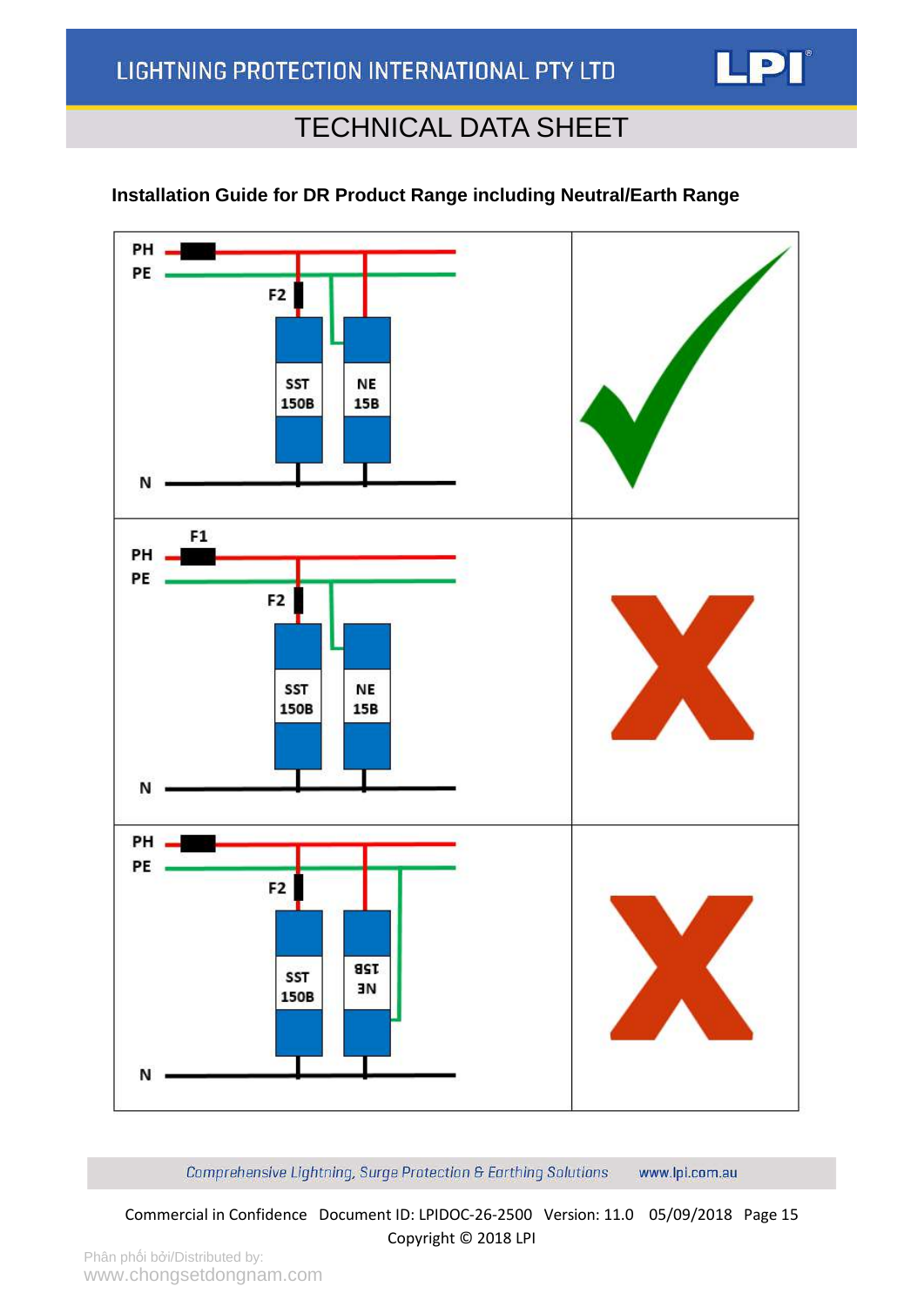

#### <span id="page-15-0"></span>**Installation Guide for PPM Product Range**

#### **All installation work must be carried out by a licensed electrical personal**

#### **Location**

The Shunt Protection device should be installed at the "Point of Entry" of the power mains, but after the power meter and main breaker so as to protect the downstream power connected equipment.

#### **Ensure power is disconnected prior to commencing installation.**

- 1. The unit is labelled showing the incoming (point of entry) terminals to be used. PHASE IN are at the top of the unit whilst the EARTH and NEUTRAL are at the bottom.
- 2. Ensure that the "V" or Kelvin connections, refer Page 8.
- 3. Incoming cabling should enter the enclosure on the left-hand side and load side cables should exit the enclosure on the right-hand side. This separation is important to ensure induction from "dirty" to "clean" lines does not occur.
- 4. The earth terminal must be connected to a low impedance earth (<10 Ohms) deploying a single point earthing system, which should be connected to an equipotential earth plane. Integral to this is the elimination of earth loops. It is common, but incorrect from the point of lightning protection to have separate earths for various services. The use of single or multi core copper earth cable of not less than 25 mm<sup>2</sup> (Max. 50 mm<sup>2</sup>) is recommended.
- 5. Once connections are completed apply power and observe correct operation.



#### **Recommended Fuse and Cable Sizes**

| <b>Fuse F1</b><br>gL/gG | $C2 \text{ mm}^2$<br>connection at F2 | $C3$ mm <sup>2</sup><br>connection to gnd | Fuse F <sub>2</sub><br>gL/gG |
|-------------------------|---------------------------------------|-------------------------------------------|------------------------------|
| 25 A-100 A              |                                       |                                           |                              |
| 100 A-125 A             |                                       |                                           |                              |
| 125A-200A               |                                       |                                           |                              |
| 200A-500 A              |                                       | 16                                        |                              |
| ≥500 A                  |                                       |                                           | 125A                         |

All PPMs are supplied with cable ties securing SST150B modules for transport purposes only. Remove all cable ties when installing.

> Comprehensive Lightning, Surge Protection & Earthing Solutions www.lpi.com.au

Commercial in Confidence Document ID: LPIDOC-26-2500 Version: 11.0 05/09/2018 Page 16 Copyright © 2018 LPI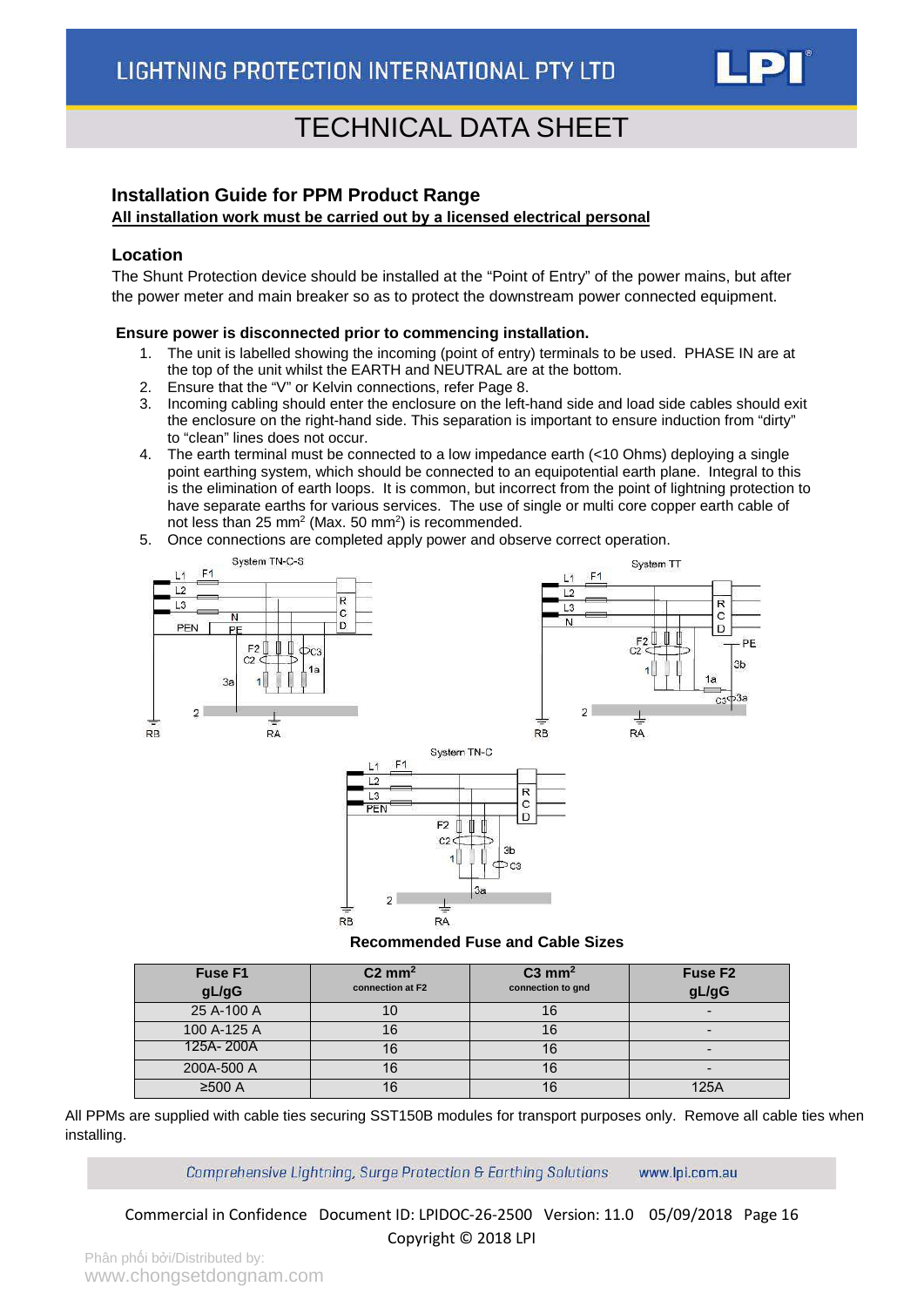

### **LPI® Bluetooth Range of Surge Filters Features**

<span id="page-16-0"></span>

- High performance surge protector for an operating voltage of 220-277 Vac
- SSTB150 technology for primary and secondary protection 32 A- 125 A (1 Ph & 3 Ph)
- Encapsulated spark gap and SSTB150 technology capable of operation under fault/overvoltage conditions up to 480 Vrms for 200 A filter and above
- Three stage protection provides highest level of protection for sensitive electronic equipment

#### **Product Description**

- Designed to suit TT, TN-C, TN-S & TN-C-S distribution systems
- Inductors dv/dt and di/dt of the incoming surge will be reduced by 1000 times
- 32 125 A filters primary (150 kA 8/20 µs) and secondary (50 kA 8/20 µs)
- 200 630 A filters primary (50 kA 10/350 µs, 135 kA 8/20 µs) and secondary (50 kA 8/20 µs) surge protection. (NOTE: For 800 A and above, primary protection is 110 kA 10/350  $\mu$ s.)
- High N-E protection rating– 100 kA 10/350 µs, 150 kA 8/20 µs
- LED Indication, remote alarm contacts, MOV status indication.

Electronic equipment is highly susceptible to damage from lightning and other transient pulses (including man made switching transients), which arrive via the powerlines through direct strike, or inductive and capacitive coupling.

The LPI Bluetooth series surge filter provides multiple stage protection against incoming surges & transients. Shunt-only clamping alone is not sufficient, as it does not limit the excessive wavefront characteristic of the pre-clamped waveform. The LPI surge filter will reduce the rate of rise of voltage (dv/dt) to below 15 V/μs as per AS1768 Cat B 3 kA (8/20 μs) applied impulse and to below 30 V/μs for AS 1768 Cat C 20 kA (8/20 μs) applied impulse.



Comprehensive Lightning, Surge Protection & Earthing Solutions www.lpi.com.au

Commercial in Confidence Document ID: LPIDOC-26-2500 Version: 11.0 05/09/2018 Page 17 Copyright © 2018 LPI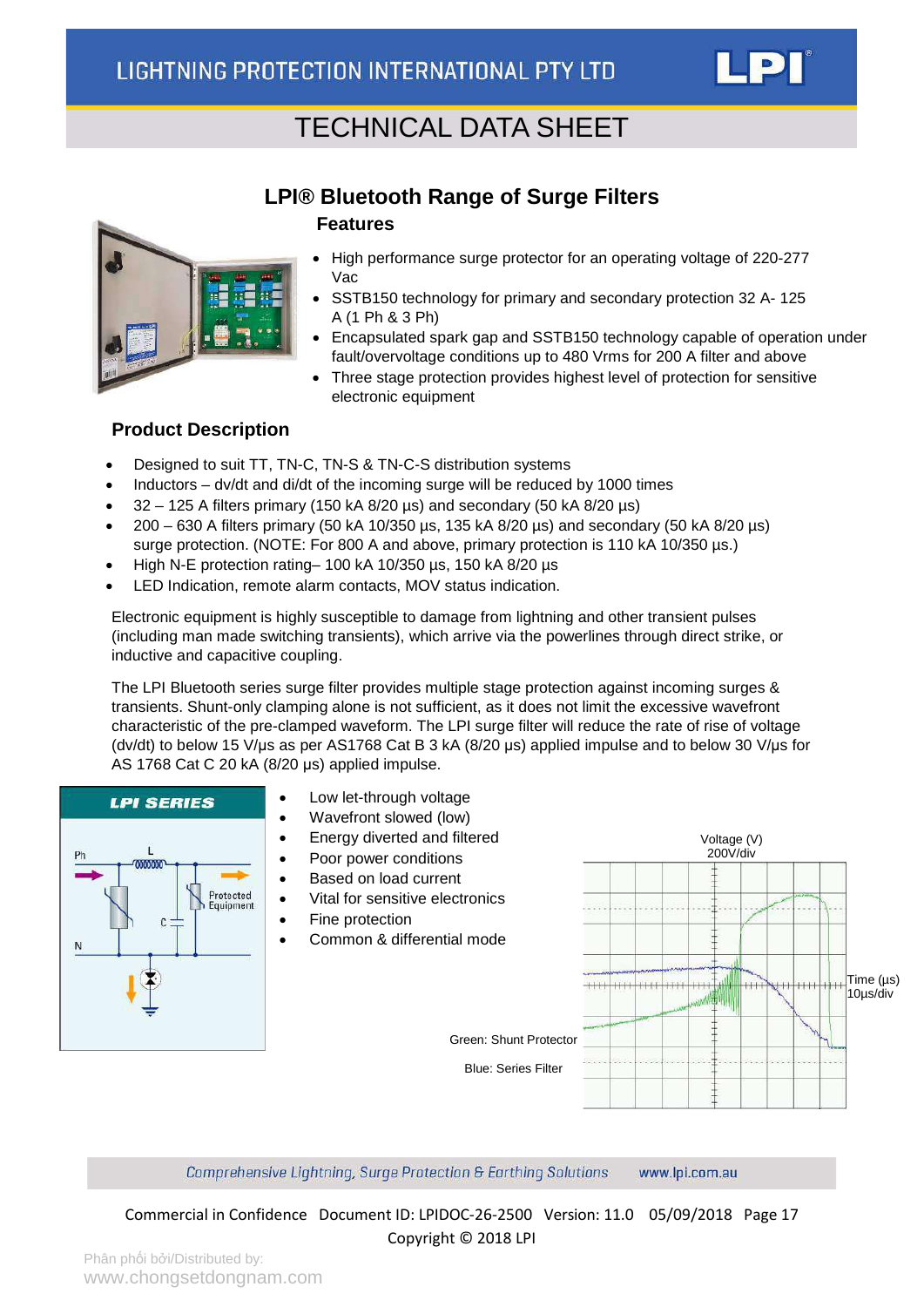### **LPI® Bluetooth Range of Surge Filters 32-125 A (Single and Three Phase)**

#### <span id="page-17-0"></span>**Technical Specifications**

| <b>Description</b>                                 | LPI® Bluetooth Range of Surge Filters 32-125 A<br>(Single and Three Phase) |                                                                                                                                           |             |  |  |
|----------------------------------------------------|----------------------------------------------------------------------------|-------------------------------------------------------------------------------------------------------------------------------------------|-------------|--|--|
| Nominal Operating Voltage U <sub>n</sub> :         | $220 - 240$                                                                | V AC P-N @ 50/60 Hz                                                                                                                       | $220 - 277$ |  |  |
| Max Continuous Operating Voltages U <sub>c</sub> : | 385 Vrms                                                                   |                                                                                                                                           | 480 Vrms    |  |  |
| <b>Operating Time:</b>                             |                                                                            | $< 1$ ns                                                                                                                                  |             |  |  |
| <b>Power Distribution Systems:</b>                 |                                                                            | TT, TN-S, TN-C, TN-C-S (MEN)                                                                                                              |             |  |  |
| Primary Surge Protection Rating P-N:               |                                                                            | Configurable 100 kA 8/20 µs single-shot rating replaceable modules*1                                                                      |             |  |  |
| Secondary Surge Protection Rating P-N:             |                                                                            | Configurable 50 kA 8/20 µs single-shot rating replaceable modules <sup>*2</sup>                                                           |             |  |  |
| N-E Protection:                                    | 100 kA 10/350 us limp Class 1 to IEC 61643-11 255 V rms or 150 kA 8/20 us  | Imax                                                                                                                                      |             |  |  |
| <b>Protection Modes:</b>                           |                                                                            | Transverse and common mode                                                                                                                |             |  |  |
| Inductor:                                          |                                                                            | Non-saturating, low pass, power and noise filtering                                                                                       |             |  |  |
| Capacitor Type:                                    |                                                                            | Separately-fused, self-healing, X-grade rating at high voltage ratings                                                                    |             |  |  |
| Surge Counter:                                     | Build-in memory retained surge counter displayed via LPI SPD App           |                                                                                                                                           |             |  |  |
| Efficiency:                                        | 99%                                                                        |                                                                                                                                           |             |  |  |
| Overload / Short Circuit Protection:               | In-line circuit breaker, for 32 A, 40 A and 63 A only                      |                                                                                                                                           |             |  |  |
| Performance:                                       |                                                                            | Typical let-through voltage < 700 V                                                                                                       |             |  |  |
| Filter 3 dB Point:                                 |                                                                            | Approximately 4000 Hz                                                                                                                     |             |  |  |
| Standards (Primary and Secondary):                 | Meets requirements of IEC 61643-11 and UL1449 Ed 3                         |                                                                                                                                           |             |  |  |
| Standards (N-E):                                   | Meets requirements of IEC 61643-11                                         |                                                                                                                                           |             |  |  |
| Surge Withstand:                                   |                                                                            | ANSI/IEEE C62.41, AS/NZS 1768 Cat. A, B and C surge tests                                                                                 |             |  |  |
| Protection Status Indication:                      |                                                                            | Bluetooth connectivity on status of MOV, surge counts, voltage and<br>temperature. LED Status and voltage-free change-over contact output |             |  |  |
| <b>Environmental Rating:</b>                       |                                                                            | IP 66                                                                                                                                     |             |  |  |
| Enclosure:                                         |                                                                            | Metal enclosure with durable powder coat finish                                                                                           |             |  |  |
| Colour:                                            |                                                                            | Grey                                                                                                                                      |             |  |  |
| Mounting:                                          |                                                                            | Wall mount                                                                                                                                |             |  |  |
| <b>Operating Temperatures:</b>                     |                                                                            | -20 to +40 °C, $0 - 95$ % humidity                                                                                                        |             |  |  |
| Conductor Size:                                    |                                                                            | Accepts up to 35 mm <sup>2</sup> (M8 Studs)                                                                                               |             |  |  |
| Warranty:                                          |                                                                            | 5 years manufacturer's warranty                                                                                                           |             |  |  |

\*1 Configurable 50, 100, 150 or 200 kA 8/20 μs

\*2 Configurable 50 or 100 kA 8/20 μs

Comprehensive Lightning, Surge Protection & Earthing Solutions www.lpi.com.au

Commercial in Confidence Document ID: LPIDOC-26-2500 Version: 11.0 05/09/2018 Page 18 Copyright © 2018 LPI

LPI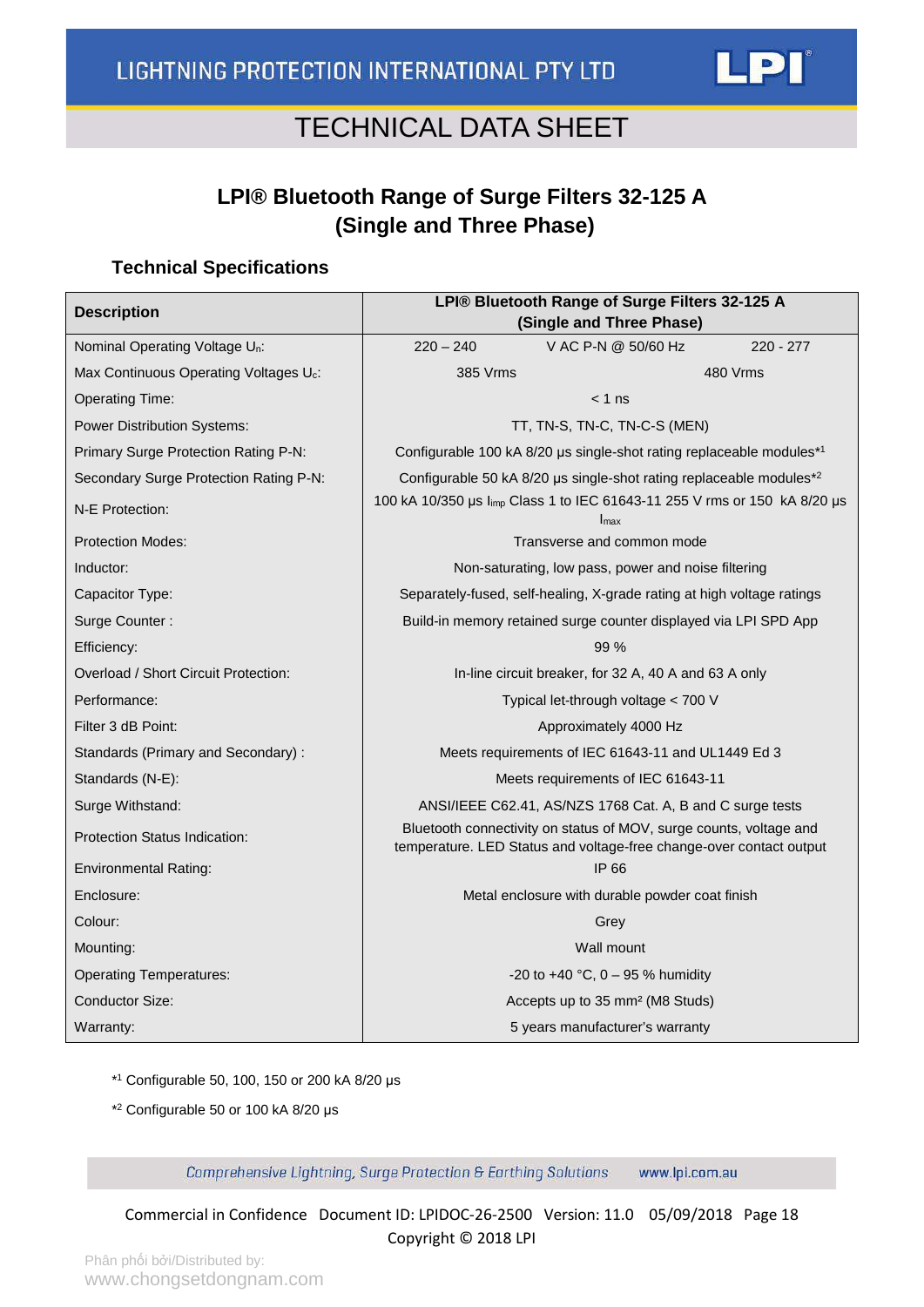### <span id="page-18-0"></span>**LPI® Bluetooth Range of Surge Filters 200 A and Above (Three Phase)**

### **Technical Specifications Description LPI® Bluetooth Range of Surge Filters 200 A and Above** Nominal Operating Voltage Un:  $\vert$  220 – 240 V AC P-N @ 50/60 Hz 220 - 277 Max Continuous Operating Voltage Uc: 385 Vrms 480 Vrms Operating Time:  $\vert$  and  $\vert$  and  $\vert$  and  $\vert$  and  $\vert$  and  $\vert$  and  $\vert$  and  $\vert$  and  $\vert$  and  $\vert$  and  $\vert$  and  $\vert$  and  $\vert$  and  $\vert$  and  $\vert$  and  $\vert$  and  $\vert$  and  $\vert$  and  $\vert$  and  $\vert$  and  $\vert$  and  $\vert$  and  $\vert$  and Power Distribution Systems:  $\overline{LT}$ , TT, TN-S, TN-C, TN-C-S (MEN) Primary Surge Protection Rating per Phase: 135 kA 8/20 µs single shot surge capacity between phase and neutral. 800 A and above, phase to neutral protection is 110 kA 10/350 µs. Secondary Surge Protection Rating per Phase: 50 kA 8/20 μs single shot surge capacity between phase and neutral, Bluetooth **Technology** Total Surge Protection per Phase: 185 kA 8/20 μs N–E Protection: 100 kA 10/350 μs, 150kA 8/20μs. For 800 A and above, neutral to earth protection is 110 kA 10/350 µs. Protection Modes: Transverse and common mode Inductor: Ferro cored, low pass, power and noise filtering Capacitor Type: Self-healing X grade Surge Counter : Build-in memory retained surge counter displayed via LPI SPD App Current Crest Factor:  $\vert$  3:1 Voltage Drop: < 2 V at full load Efficiency: 99 % Frequency Response: 3 dB point below 3000 Hz Performance: Typical let-through voltage for all models < 2 x mains peak voltage Standards (Primary and Secondary): | IEC 61643-1 Standards (N-E): IEC 61643-1 Surge Withstand: ANSI/IEEE C62.41 and AS 1768 Cat. A, B and C surge tests Environmental Rating: Internal Policy Contract Contract of the UP 66 Enclosure: Metal enclosure with durable polyester powder coat finish Colour: RAL 7032 Mounting: Wall mount Operating Temperatures:  $\vert$  35 to +40 °C, 0 – 95 % humidity Warranty: 5 years manufacturer's warranty

Comprehensive Lightning, Surge Protection & Earthing Solutions www.lpi.com.au

Commercial in Confidence Document ID: LPIDOC-26-2500 Version: 11.0 05/09/2018 Page 19 Copyright © 2018 LPI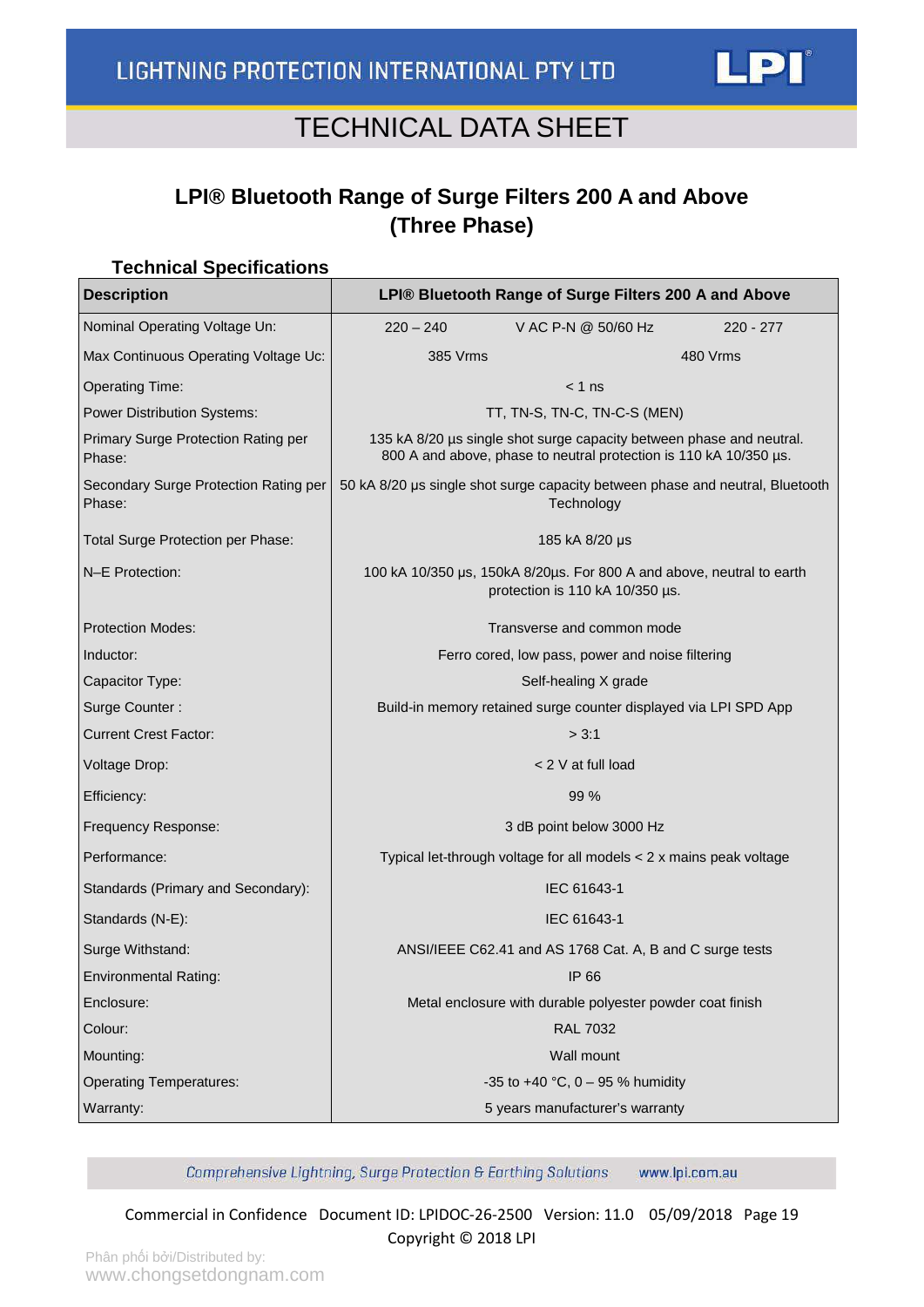#### <span id="page-19-0"></span>**Specification Detail for SPD Modules Used in Surge Filters**

**LPI® Bluetooth Connectivity for Surge Filters** Refer to Page 3 for further details.





#### **LPI® SST150B Module**

Primary and Secondary protection for surge filters. Refer to page 5 & 6 for specification detail.

- Applicable to 32 A 125 A surge filter, primary and secondary protection
- Applicable to secondary protection for 200 A surge filters and above

**LPI® Spark Gap** Primary protection for 200 A surge filters. Refer to page 9 for specification detail.





**LPI® Neutral / Earth Protection for Surge Filters** Refer to page 11 for specification detail.

#### **LPI® Alarm Interface Module (AIMCB)**

Refer to page 12 for specification detail.





#### <span id="page-19-1"></span>**Surge Counter**

The LPI Bluetooth range of SPD modules removes the need for a hardwired surge counter to be included with surge filters. As highlighted in the attached image a surge count is given via Bluetooth connectivity for each module. For three phase applications, this information assists in identifying problem issues where one phase maybe carrying more current than other phases.

Comprehensive Lightning, Surge Protection & Earthing Solutions www.lpi.com.au

Commercial in Confidence Document ID: LPIDOC-26-2500 Version: 11.0 05/09/2018 Page 20 Copyright © 2018 LPI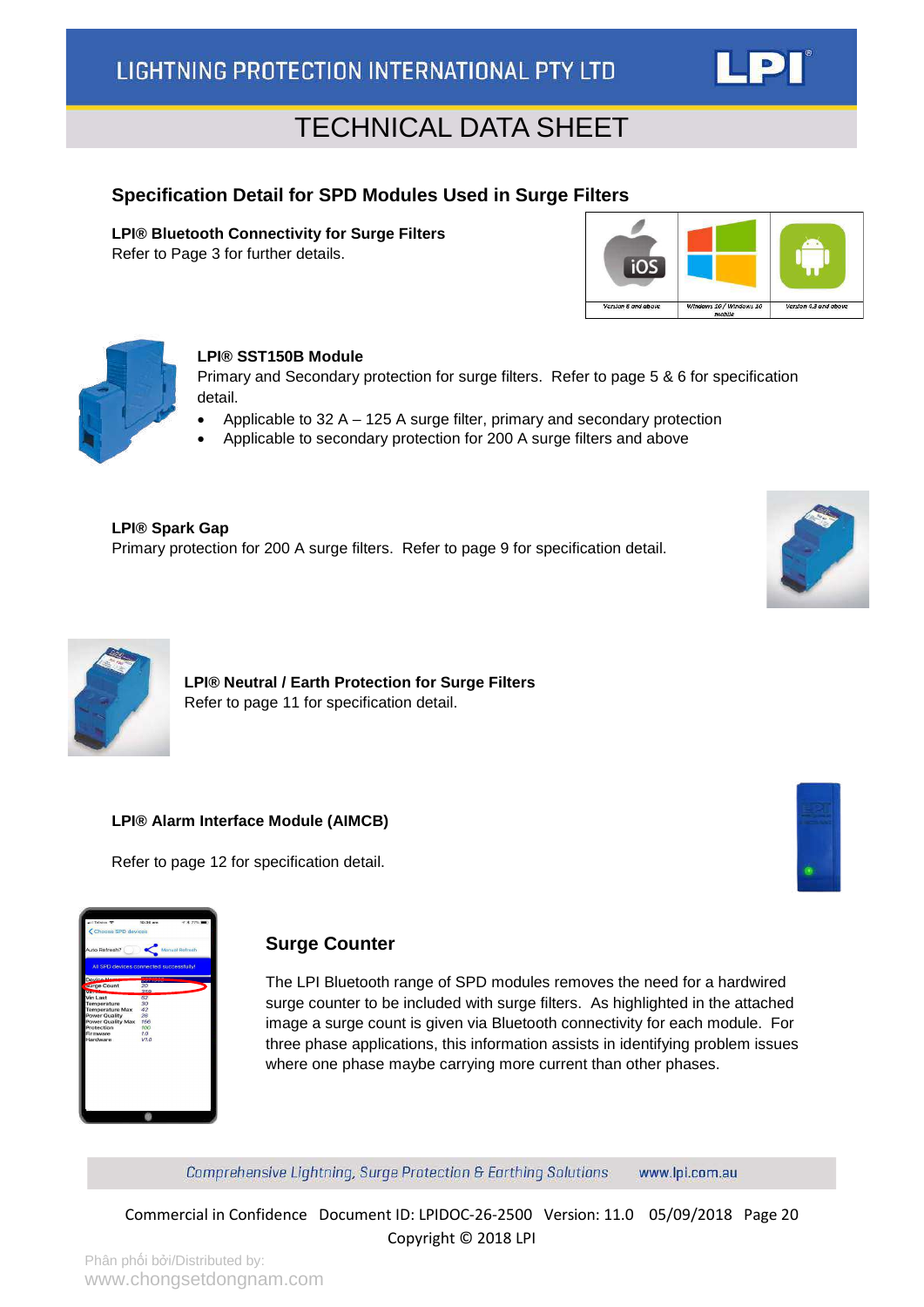

#### <span id="page-20-0"></span>**Summary of Specification Detail for Surge Filters**

| Surge Filter Type | Enclosure Dimensions mm<br>(Unpacked: W x H x D) | Weight kg (Unpacked) |  |  |
|-------------------|--------------------------------------------------|----------------------|--|--|
| SF132             | 300 x 300 x 150                                  | 5                    |  |  |
| SF140             | 300 x 300 x 150                                  | 6                    |  |  |
| SF163             | 300 x 300 x 150                                  | 6                    |  |  |
| SF1125            | 300 x 300 x 150                                  | $\overline{7}$       |  |  |
| SF332             | 400 x 400 x 150                                  | 10                   |  |  |
| SF340             | 400 x 400 x 150                                  | 10                   |  |  |
| SF363             | 400 x 400 x 150                                  | 10                   |  |  |
| SF3125            | 400 x 400 x 150                                  | 11                   |  |  |
| SF3200            | 500 x 600 x 200                                  | 40                   |  |  |
| SF3315            | 600 x 700 x 200                                  | 64                   |  |  |
| SF3400            | 600 x 700 x 200                                  | 64                   |  |  |
| SF3630            | 600 x 800 x 200                                  | 95                   |  |  |
| SF3800            | 1200 x 800 x 350                                 | 153                  |  |  |
| SF31000           | 1200 x 800 x 350                                 | 165                  |  |  |
| SF31250           | 1200 x 800 x 350                                 | 165                  |  |  |
| SF31500           | 1200 x 800 x 350                                 | 165                  |  |  |
| SF31750           | 1200 x 800 x 350                                 | 175                  |  |  |

### **LPI® Bluetooth Range of Surge Filters**

#### **Single Phase Surge Filters**

| Surge Filter<br>Type: | Nominal<br>Operating<br>Voltage U <sub>n</sub> :<br>@ 50/60 Hz | Surge Rating<br>(I <sub>max</sub> ):<br>@ 8/20 us<br>Per SST150B<br>module<br>primary/secondary | Nominal<br>Discharge<br>Current<br>$(I_n)$ : $@$<br>$8/20$ µs | Max.<br>Continuous<br>Operating<br>Voltage<br>$(U_c)$ : | Response<br>Time: | Power<br><b>Distribution</b><br>Systems: |
|-----------------------|----------------------------------------------------------------|-------------------------------------------------------------------------------------------------|---------------------------------------------------------------|---------------------------------------------------------|-------------------|------------------------------------------|
| SF1-385               | 220-240 Vac                                                    | 50 kA                                                                                           | 20 kA                                                         | 385 Vrms                                                | $< 5$ ns          | TN, TT & for L-N<br>mode                 |
| SF1-480               | 220-277 Vac                                                    | 50 kA                                                                                           | 20 kA                                                         | 480 Vrms                                                | $< 5$ ns          | TT & TN                                  |

#### **3 Phase Surge Filters (32 A – 125 A)**

| SF3-385 | 220-240 Vac | 50 kA | 20 kA | 385 Vrms | $<$ 5 ns | TN. TT & for L-N<br>mode |
|---------|-------------|-------|-------|----------|----------|--------------------------|
| SF3-480 | 220-277 Vac | 50 kA | 20 kA | 480 Vrms | <5 ns    | TT & TN                  |

#### **3 Phase Surge Filters (200 A – 1750 A)**

| Surge Filter<br>Type: | Nominal<br>Operating<br>Voltage U <sub>n</sub> :<br>@ 50/60 Hz | Primary<br>Surge<br>Rating<br>$(\mathsf{I}_{\text{max}})$ :<br>@ 8/20 µs | Secondary<br>Surge<br>Rating<br>$(\mathsf{I}_{\text{max}})$ : $\circledR$<br>$8/20$ µs | Nominal<br>Discharge<br>Current<br>$(I_n)$ : @ 8/20<br>μs | Max.<br>Continuous<br>Operating<br>Voltage $(U_c)$ : | Response<br>Time: | Power<br><b>Distribution</b><br>Systems: |
|-----------------------|----------------------------------------------------------------|--------------------------------------------------------------------------|----------------------------------------------------------------------------------------|-----------------------------------------------------------|------------------------------------------------------|-------------------|------------------------------------------|
| SF3-385               | 220-240 Vac                                                    | 135 kA                                                                   | 50 kA                                                                                  | 20 kA                                                     | 385 Vrms                                             | $< 5$ ns          | TN, TT & for L-N<br>mode                 |
| SF3-480               | 220-277 Vac                                                    | 135 kA                                                                   | 50 kA                                                                                  | 20 kA                                                     | 480 Vrms                                             | $<$ 5 ns          | TT & TN                                  |

www.lpi.com.au Comprehensive Lightning, Surge Protection & Earthing Solutions

Commercial in Confidence Document ID: LPIDOC-26-2500 Version: 11.0 05/09/2018 Page 21 Copyright © 2018 LPI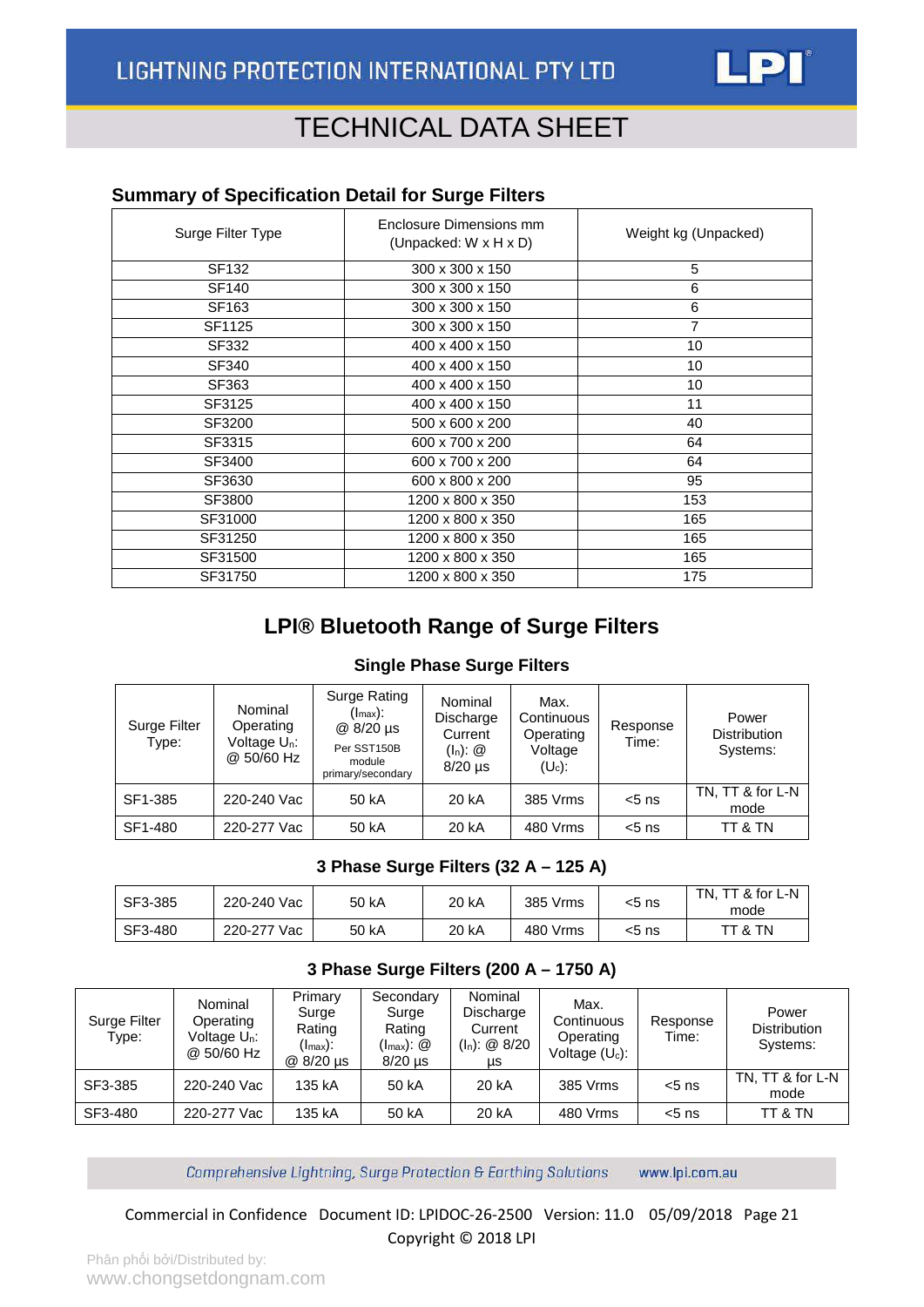

#### <span id="page-21-0"></span>**Surge Filter Part Number Key**

| Product Type | Phases | <b>Load Current</b><br>(A) | <b>MCOV</b><br>(V) | Primary<br>Protection<br>(8/20 µs unless<br>specified) | Secondary<br>Protection<br>$(8/20 \,\mu s)$ | Alarm<br>Module |
|--------------|--------|----------------------------|--------------------|--------------------------------------------------------|---------------------------------------------|-----------------|
| т            | UU     | <b>VVVV</b>                | <b>WWW</b>         | <b>XXX</b>                                             | <b>YYY</b>                                  | Z               |
| <b>SF</b>    |        | 32                         | 385                | 100 kA                                                 | 50 kA                                       | <b>AIMCB</b>    |
|              | 3      | 40                         | 480                | 150 kA                                                 | 100 kA                                      |                 |
|              |        | 63                         |                    |                                                        |                                             |                 |
|              |        | 125                        |                    |                                                        |                                             |                 |
|              |        | 200                        |                    | ≥200 A: 135 kA                                         |                                             |                 |
|              |        | 315                        |                    |                                                        |                                             |                 |
|              |        | 400                        |                    | ≥800 A: 110 kA                                         |                                             |                 |
|              |        | 630                        |                    | $(10/350 \,\mu s)$                                     |                                             |                 |
|              |        | 800                        |                    |                                                        |                                             |                 |
|              |        | 1000                       |                    |                                                        |                                             |                 |
|              |        | 1250                       |                    |                                                        |                                             |                 |
|              |        | 1500                       |                    |                                                        |                                             |                 |
|              |        | 1750                       |                    |                                                        |                                             |                 |

#### **Surge Filter Ordering Code:**

Product Order Code: T-UU-VVVV-WWW-XXX-YYY-Z Refer to above part number key.

- 1. First select product type which for surge filter = SF.
- 2. Select number of phases.
- 3. Select load current.
- 4. Select operating voltage.
- 5. Select primary protection. Note: for surge filters 200 A and above primary protection is 135 kA.
- 6. Select secondary protection.
- 7. Include alarm module.

*Example product code for single phase filter = SF132-385-100+50-AIMCB Example product code for three phase filter = SF3125-385-150+50-AIMCB Example product code for three phase filter 200 A and above = SF3630-480-135-50-AIMCB Example product code for three phase filter 800 A and above = SF3800-480-110-50-AIMCB*

Note: All filters are fitted with 100 kA 10/350 µs or 200 kA 8/20 µs neutral earth protection.

#### **All filters are supplied with cable ties securing SST150B modules for transport purposes. Remove all cable ties when installing.**

Comprehensive Lightning, Surge Protection & Earthing Solutions www.lpi.com.au

Commercial in Confidence Document ID: LPIDOC-26-2500 Version: 11.0 05/09/2018 Page 22 Copyright © 2018 LPI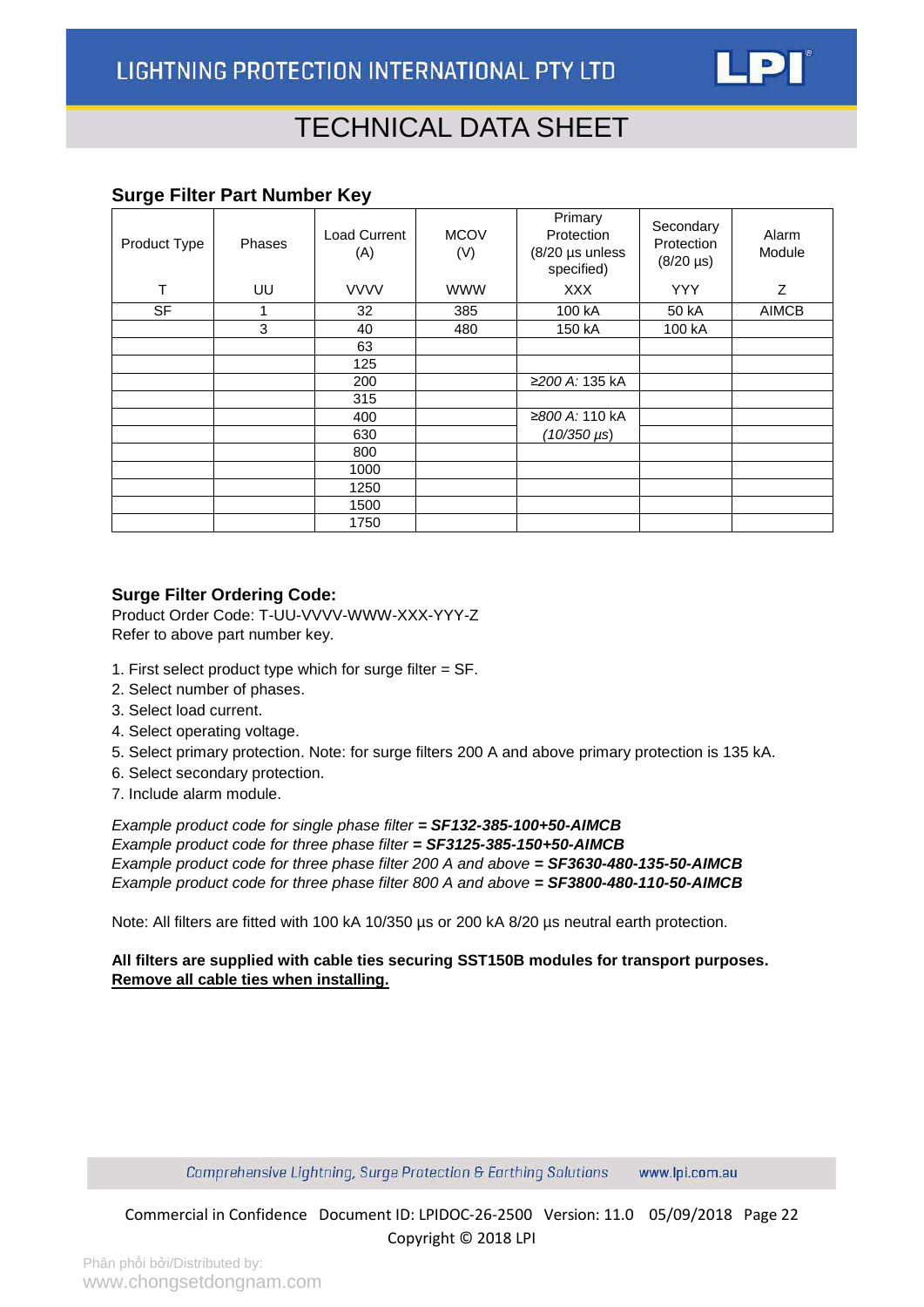

#### <span id="page-22-0"></span>**Installation & Maintenance for Surge Filters**

**All installation work** *must* **be carried out by licensed electrical personnel.**

**The power** *must* **be disconnected. Ensure no dangerous neutral to earth voltages exist prior to commencing installation work.**







Operational Replace as protection is reduced Replace as no protection is left

- 1. The surge filter should be installed as close as practical to the power distribution panel. Filters rated at 315 A and above are fitted with two mounting rails to assist with mounting the unit to the wall.
- 2. The input and output power cables that connect to the surge filter must have a current rating at least equal to that of the unit being installed.
- 3. All cables are routed through the bottom of the cabinet. Suitable cable glands should be fitted to the gland plates. All connection points are clearly labelled on the backplane.
- 4. Connect the input and output power lines as illustrated in figure 4 and figure 5. Input cables are considered "dirty" and must be physically separate by at least 300 mm from the "clean" output cables. This will prevent any over voltage carried by the incoming cables from being induced onto the outgoing or "clean" cables.
- 5. The earthing impedance of the electrical system should be less than 10  $\Omega$ , with 5  $\Omega$ recommended.
- 6. Connect the earth terminal on the surge filter unit to the nearest electrical main earth using the shortest possible route. Earthing cable should be a minimum of 16 mm<sup>2</sup> with 25 mm<sup>2</sup> recommended.
- 7. All connections must be rechecked to confirm that they are securely connected.
- 8. Connect power to the surge filter and confirm that power is being delivered to the load and that all status indicators are green. The surge filter is in series with the load and turning off the filter's internal circuit protection will disconnect power to the load.

Comprehensive Lightning, Surge Protection & Earthing Solutions www.lpi.com.au

Commercial in Confidence Document ID: LPIDOC-26-2500 Version: 11.0 05/09/2018 Page 23 Copyright © 2018 LPI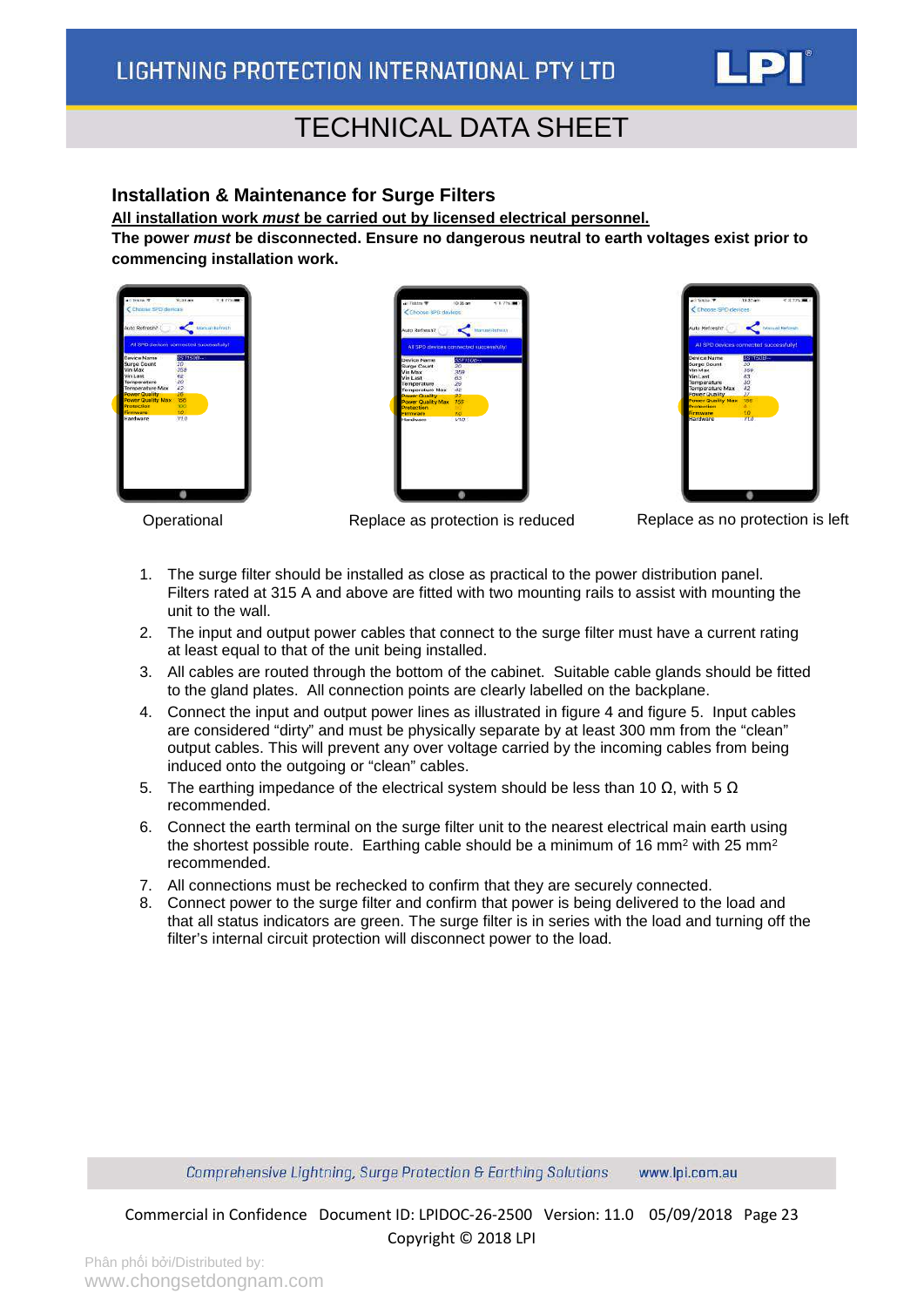

- 32 A, 40 A and 63 A with MCCB built in
- 125 A and above no MCCB





Schematic of 3 Ø surge filter (400 A and below, no 160 A fuse on filters below125A)



Schematic of 1 Ø surge filter Schematic of 3 Ø surge filter Schematic of 3 Ø surge filter



Schematic of 3 Ø surge filter (above 400 A)

#### **Maintenance**

- 1. Use LPI Bluetooth connectivity to check the status of all modules.
- 2. *Do not* perform maintenance work until power to the surge filter has been disconnected.
- 3. All surge protection devices will degrade and must be replaced at the end of their life cycle. The frequency of replacement is subject to the magnitude and number of incident surges applied to the device – therefore status indication is very important.

All filters are supplied with cable ties securing SST150B modules for transport purposes only. Remove all cable ties when installing.

| Head Office   49 Patriarch Drive, Huntingfield Tasmania, Australia 7055<br>  PO Box 379 Kingston, Tasmania, Australia 7051<br>Postal<br>Web<br>www.lpi.com.au | Phone<br>Facsimile<br>Email | $+61362812475$<br>$+61362291900$<br>info@lpi.com.au |
|---------------------------------------------------------------------------------------------------------------------------------------------------------------|-----------------------------|-----------------------------------------------------|
|---------------------------------------------------------------------------------------------------------------------------------------------------------------|-----------------------------|-----------------------------------------------------|

Commercial in Confidence Document ID: LPIDOC-26-2500 Version: 11 05/09/2018 Page 24 Copyright © 2018 LPI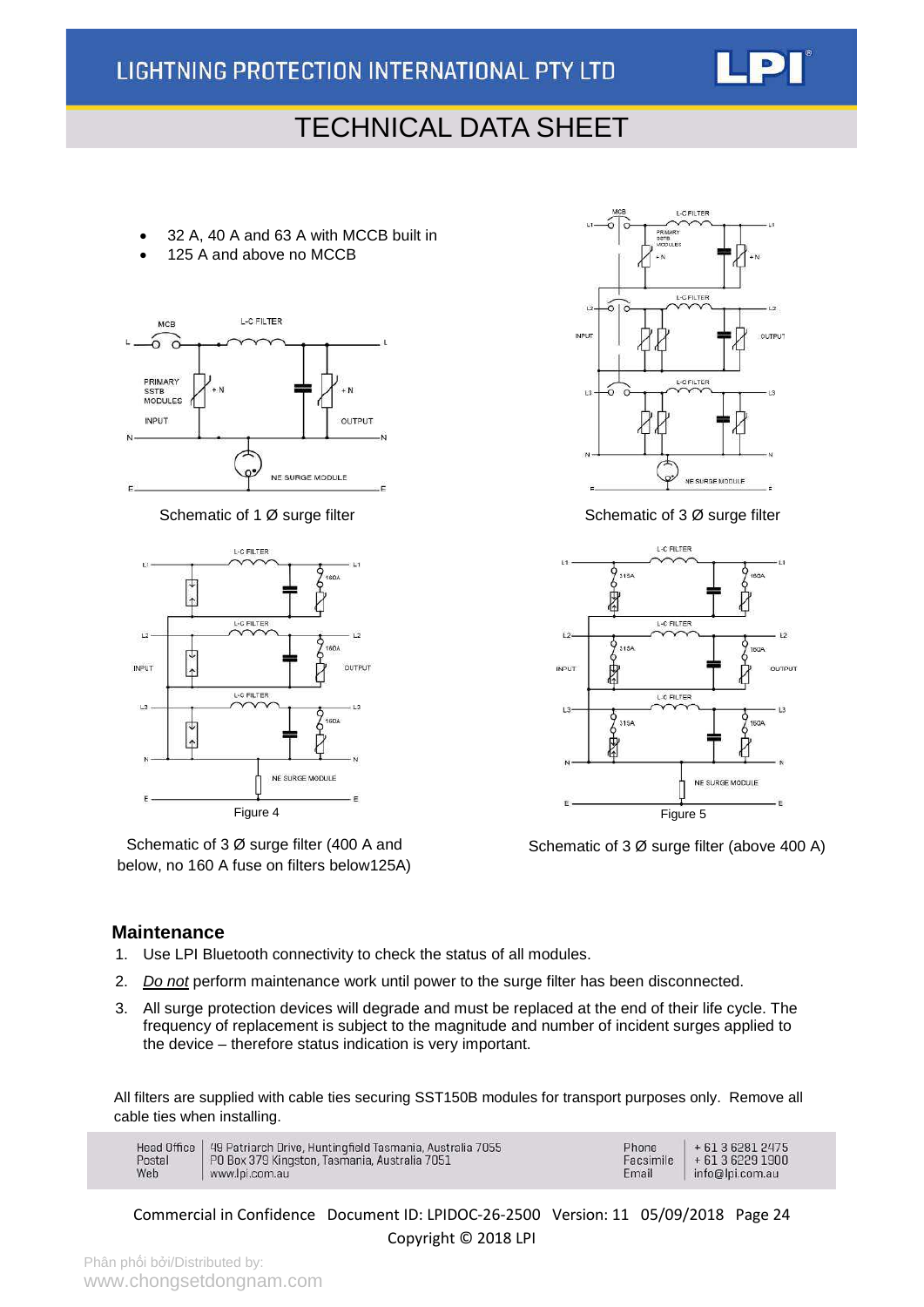

## GENERIC SPECIFICATIONS

### **Generic Specification for Bluetooth Enable Surge Protection Device (SPD)**

#### **1. General**

- **1.1** Electronic equipment is highly susceptible to damage from lightning and transient pulses which are induced via the powerlines through direct and indirect lightning events.
- **1.2** All surge protection components including Surge Protection Device, Neutral Earth Protector and Alarm Interface Module (AIM) shall be Bluetooth enabled for connectivity via a Bluetooth app using smart phones or tablets.
- **1.3** The Bluetooth app shall be suitable for the following operating platforms: Windows, iOS and Android.
- **1.4** Each individual surge element shall provide the following data via a Bluetooth app:
	- Protection Status
	- Surge Count
	- Temperature (Current & Max)
	- Voltage (Current & Max)
	- Power Quality Reading (Current & Max)

#### **2. Surge Protection Device**

- **2.1** The surge protection device shall be Bluetooth enabled and provide status indication via a multicoloured LED display.
- **2.2** The surge protection device shall have Bluetooth connectivity as outlined under section 1 titled "General".
- **2.3** The surge protection device shall be configured for Ph-N protection applications for single or multiple phases.
- **2.4** The surge protection device shall be designed for mounting on standard 35 mm DIN rail.

Comprehensive Lightning, Surge Protection & Earthing Solutions www.lpi.com.au

Commercial in Confidence Document ID: LPIDOC-26-3520 Version: 0.2 30/07/2018 Page 1 Copyright © 2015 LPI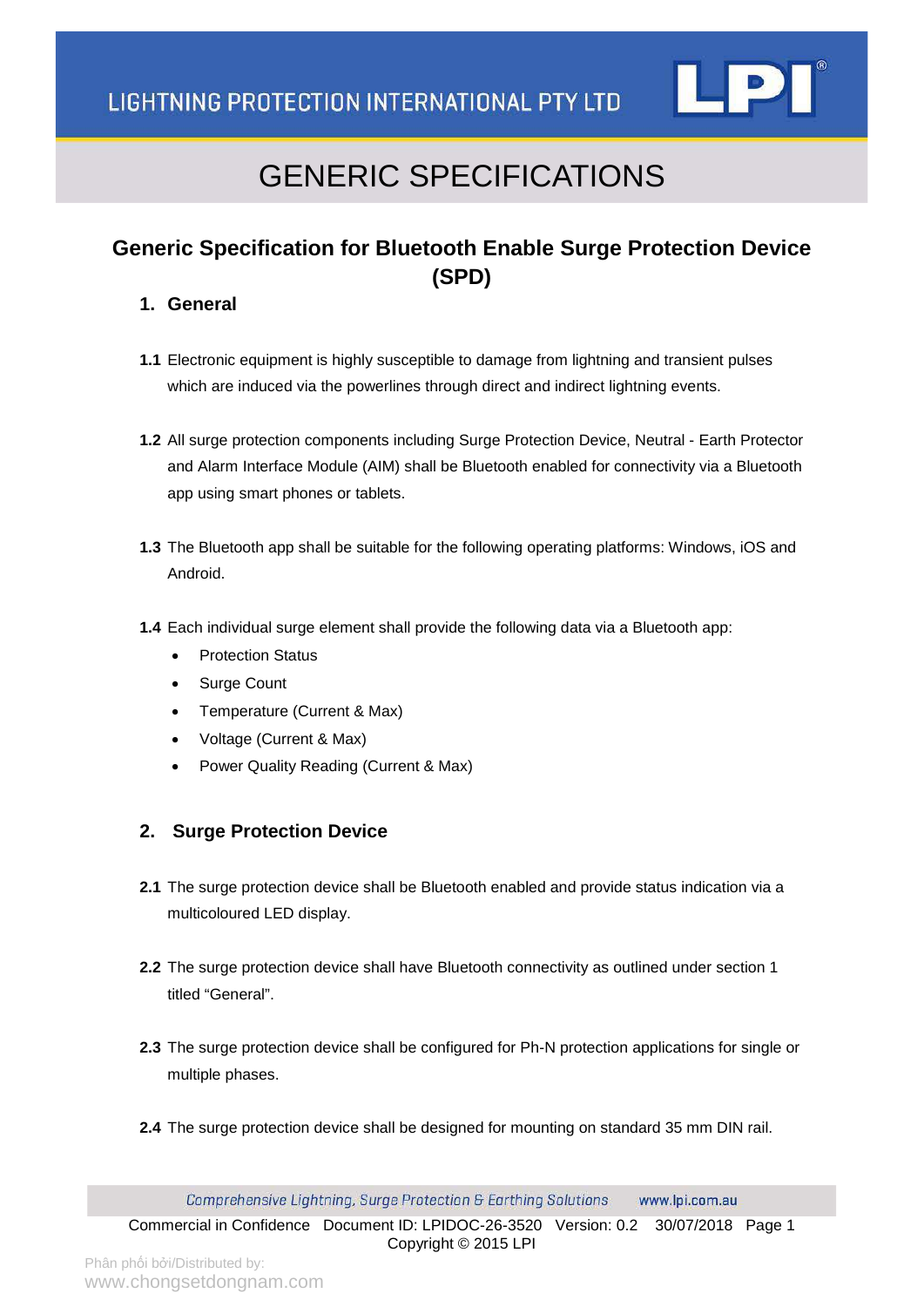

### GENERIC SPECIFICATIONS

- **2.5** The surge protection device shall be designed to meet the requirements of IEC 61643-11 & UL 1449 Edition 4.
- **2.6** The surge protection device shall be a MOV type with a surge rating of 50 kA (Imax): @ 8/20 µs.
- **2.7** The surge protection device shall have a surge withstand capability complying with ANSI C62.41 Cat A, Cat B, Cat C, AS/NZS 1768-2007 Cat A, Cat B, Cat C The surge protection device shall be configured with a hardwired base and pluggable module.

#### **3. Neutral- Earth Protector**

- **3.1** The neutral earth protector shall be Bluetooth enabled and provide status indication via a multicoloured LED display.
- **3.2** The neutral earth protectors shall have Bluetooth connectivity as outlined under the section 1 titled "General".
- **3.3** The neutral earth protector shall be designed for use at main and sub distribution boards between neutral and earth conductors only.
- **3.4** The neutral earth protector shall be designed for mounting on standard 35 mm DIN rail.
- **3.5** The neutral earth protector shall be designed to meet the requirements of IEC 61643 & EN 61643.
- **3.6** The neutral earth protector shall utilize encapsulated gas tube technology with a surge rating of 15 kA ( $I_{\text{imp}}$ ): @ 10/350 µs.
- **3.7** The neutral earth protector shall be configured with a hardwired base and pluggable module.

Comprehensive Lightning, Surge Protection & Earthing Solutions www.lpi.com.au

Commercial in Confidence Document ID: LPIDOC-26-3520 Version: 0.2 30/07/2018 Page 2 Copyright © 2015 LPI